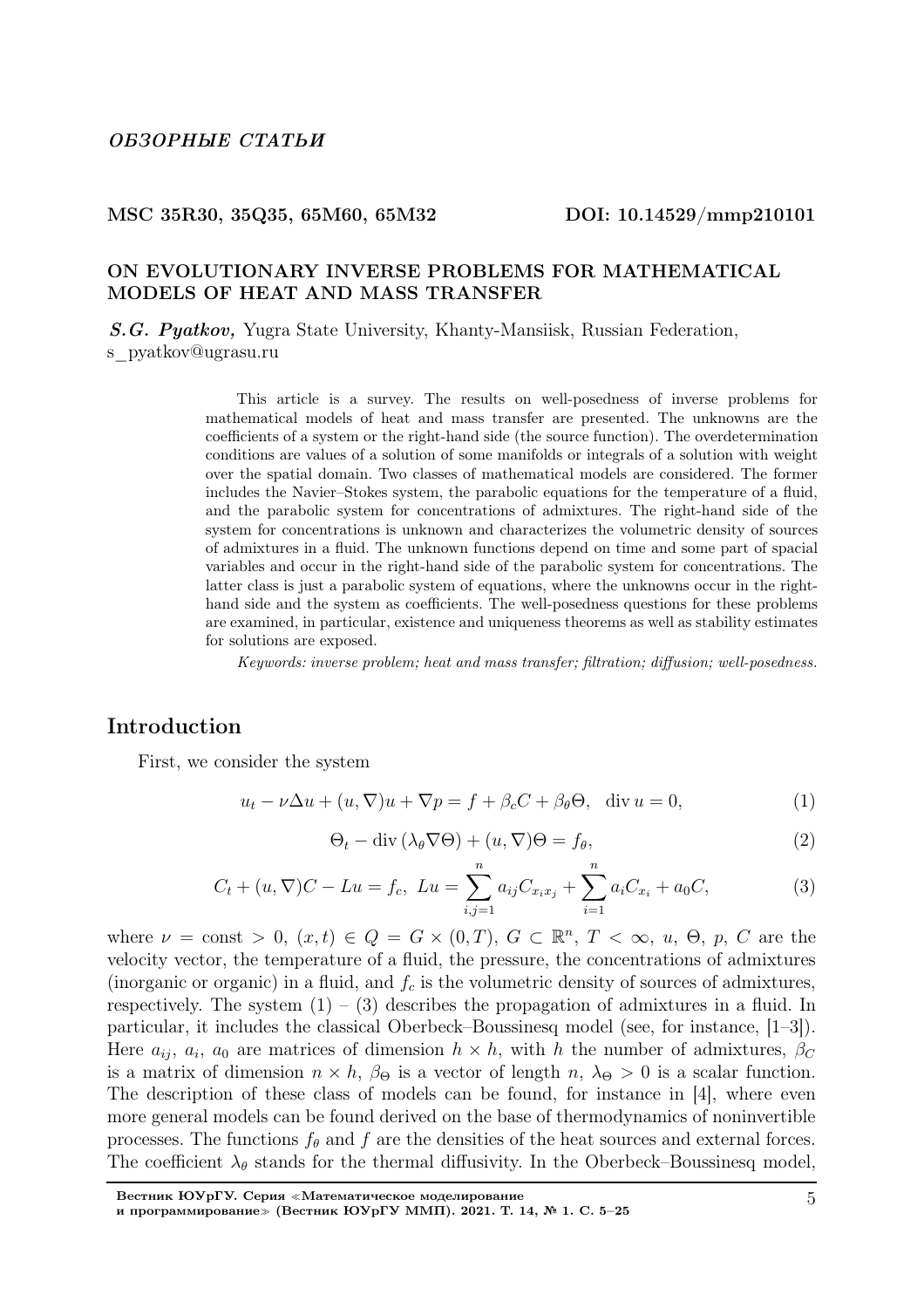the vector-functions  $\beta_c$  and  $\beta_\theta$  are the mass transfer coefficient and the heat-transfer coefficient multiplied by the free fall acceleration. For generality, we assume below that  $\beta_c$ and  $\beta_{\theta}$  are vector-functions of the variables  $(x, t)$ .

For simplicity, we assume the domain  $G$  to be bounded though the main results are valid for a wide class of unbounded domains as well. The system  $(1) - (3)$  is furnished with the initial and boundary conditions

$$
u|_{t=0} = u_0, \quad u|_S = g_1(t, x), \quad \Gamma = \partial G, \quad S = \Gamma \times (0, T), \tag{4}
$$

$$
\Theta|_{t=0} = \Theta_0, \quad B_1 \Theta|_S = g_2(t, x), \tag{5}
$$

$$
C|_{t=0} = C_0, \quad B_2 C|_S = g_3(t, x), \tag{6}
$$

where  $B_1u = u$  or  $B_1u = \sum^n$  $i=1$  $\gamma_{1i}(x,t)\frac{\partial u}{\partial x_i}$  $\frac{\partial u}{\partial x_i} + \sigma_1(x,t)u$ , with  $\gamma_{1i}, \sigma_1$  some functions, and

 $B_2u = u$  or  $B_2u = \sum^n$  $\frac{i=1}{i}$  $\gamma_{2i}(x,t)\frac{\partial u}{\partial x_i}$  $\frac{\partial u}{\partial x_i} + \sigma_2(x,t)u$ , with  $\gamma_{2i}, \sigma_2$  some matrices of dimension  $h \times h$ .

We consider an inverse problem of defining a solution to the system  $(1) - (3)$  and the right-hand side  $f_c$  in (3) using the data of additional measurements on cross-sections of G. Let  $x'' = (x_{k+1}, x_{k+2}, \ldots, x_n), k = 0, 1, \ldots, n-1$ . If  $k \ge 1$  then we put  $x' = (x_1, x_2, \ldots, x_k)$ . The right-hand side is of the form

$$
f_c = f_0(x, t) + \sum_{i=1}^r f_i(x, t) q_i(x', t), \quad (x, t) \in Q,
$$
\n<sup>(7)</sup>

where  $f_i$   $(i = 0, 1, ..., m)$  are given vector-functions. The functions  $q_i(x', t)$   $(q_i(t))$  in this representation are unknown and the overdetermination conditions for recovering these functions are of the form

$$
C|_{S_i} = \psi_i(t, x), \quad S_i = (0, T) \times \Gamma_i, \quad i = 1, 2, \dots, s,
$$
\n(8)

where  $\{\Gamma_i\}$  is a collection of smooth k-dimensional surfaces lying in  $G_0$ . For  $k = 0$ , the surfaces  $\Gamma_i$  are just points lying in G. One more overdetermination condition is of the form

$$
\int_{G} (C, \varphi_i(x)) dx = \psi_i(t), \quad i = 1, 2, \dots, r,
$$
\n(9)

where the brackets denote the inner product in  $\mathbb{R}^h$ ,  $\varphi_i(x)$  is a vector with h components, and  $\psi_i(t)$  are given functions. We do not know the articles where the inverse problems (1) –  $(8)$  or  $(1) - (7)$ ,  $(9)$  for the complete system are studied except for the author articles [5–7]. We can refer to [8], where a series of results devoted to optimal control problems for the systems occurring in the class  $(1) - (3)$  in the stationary case can be found. Optimal control problems for some simpler models are studied in  $|9-11|$ . The description of numerical methods of solving directs problems for Oberbeck–Boussinesq model is exposed in [3].

Many results connected with solvability of inverse problems for the Navier–Stokes system and the linearized Navier–Stokes system are presented in [12], where the main results are connected with the ovedetermination conditions of the form (9).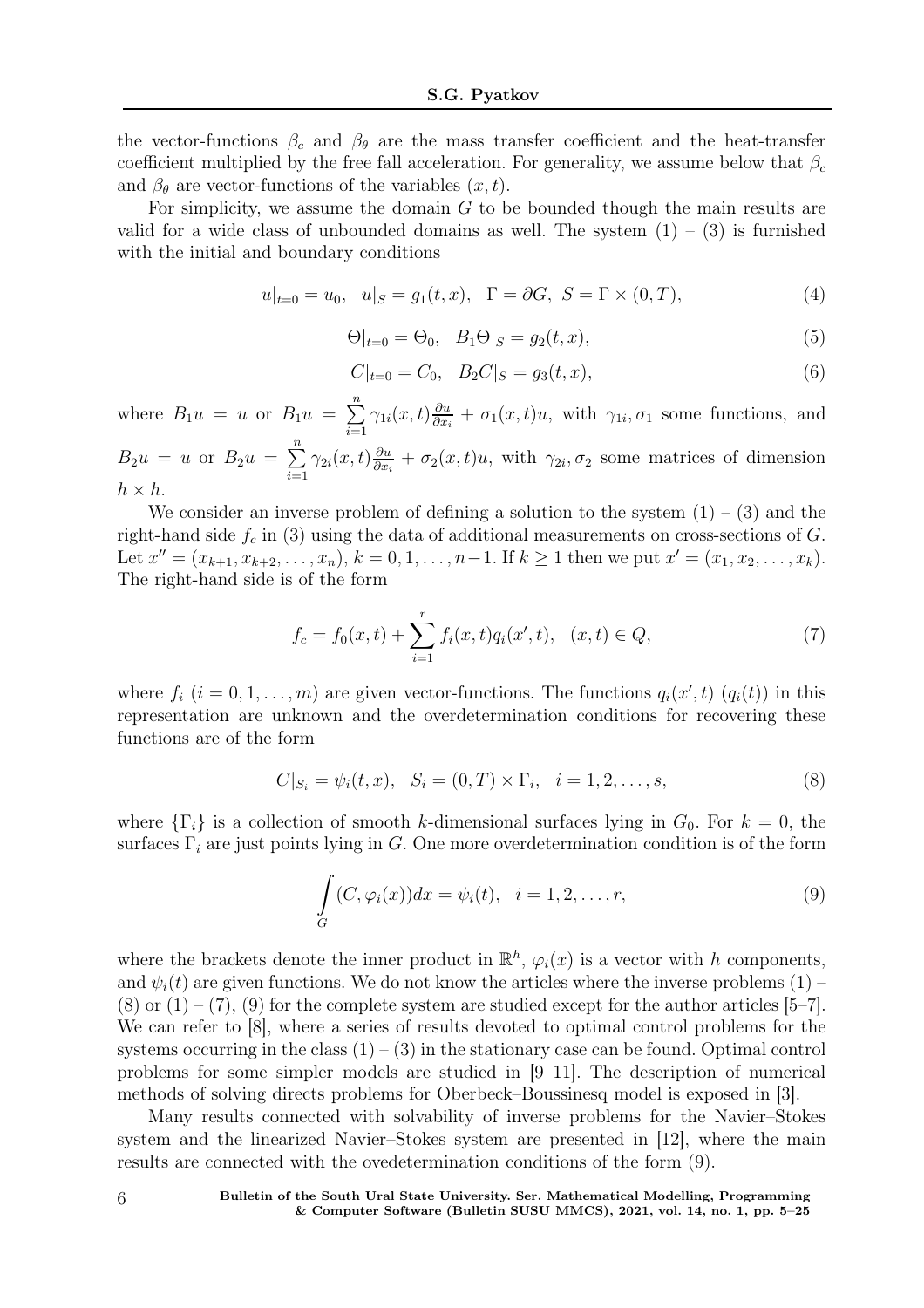The inverse problems  $(1) - (8)$  and  $(1) - (7)$ ,  $(9)$  as well as the problems  $(3)$ ,  $(6)$ , (8) and (3), (6), (9) for parabolic equations and systems arise when describing heat and mass transfer, filtration, diffusion, and some other physical processes [13,14]. We can note that, in a real situation, even the simplest one-dimensional models used in monitoring and warning systems for river basins include several parabolic equations relative to concentrations. For parabolic equations and systems, the problems of the above type are studied in many articles and we can refer to the book [15], where these problems are discussed in the case of parabolic equations of the second order and  $k = n - 1$ . The overdetermination conditions here are values of a solution on sections of a spatial domain and the coefficients are independent of some spatial variables, the latter allows to apply the Fourier transform and to simplify the problem. The inverse problems with additional data on planes (sections of a spatial domain) are considered also in [16,17] and some other articles. More general inverse problems with data on surfaces of arbitrary dimension are studied in [18–21]. The most known overdetermination conditions used in these problems are the values of a solution at some collection of interior points of G. Thus, additional conditions are the data of measurements (for example, the concentration of the transferred substance) at certain points in the domain. The data are employed to determine both the sources (for example, sources of pollution in water or air) and environmental parameters. The unknowns  $q_i(x', t)$  depend in this case only on t. Thus, the right-hand side in (3) is representable as  $f_c = f_0(x, t) + \sum^r$  $i=1$  $f_i(x, t)q_i(t)$ . The inverse problem is to find a solution to the system (3) and the functions  $q_i(t)$ ,  $i = 1, 2, \ldots, r$ , that appear in the right-hand side (3) or in the equation itself from the data (6) and (8), where  $S_i = \{x_i\}$  are points. In the heat and mass transfer and filtration problems, the right-hand side  $f_c$  characterizes the distribution of sources (sinks) and their intensities. In the case of point sources, i.e.  $f_i = \delta(x - x_i)$ , where  $\delta$  is the Dirac delta function,  $q_i$  is the intensity of the *i*-th source in the heat and mass transfer problems, and in filtration problems, for example, in oil production  $q_i$  is the flow rate i-th well, in this case u is the pressure [22]. In various practical problems distributed and point sources as well are both employed. First, we describe some results devoted to problems with spatially distributed sources. A large number of results was obtained in the case a linear second order equation.

We can refer to the article [23], where a theorem on the existence and uniqueness of solutions to problem  $(3)$ ,  $(6)$ ,  $(8)$  on determining the source in Hölder spaces in the case  $h = 1$  and  $r = 1$  is obtained. Similar results in the case of the problems of determining the source function and coefficients were obtained in the monograph [24] but in a one-dimensional situation  $(n = 1)$ . In [25] the problem of determining the lowest order coefficient in a parabolic equation was considered, and in [26], the lowest order coefficient and the right-hand side of the form  $q(t) f(t, x)$  are determined. In both cases, the well-posedness of the corresponding inverse problems is proven. There are many articles devoted to model equations and systems mainly in the one-dimensional situation (see, for example, [27, 28]). The first most essential results for quasilinear equations of the form (3) were obtained in [29], where conditions for a nonlinear function depending on  $u, \nabla u$ were derived that guarantee the global solvability (in time) of the problem  $(3)$ ,  $(6)$ ,  $(8)$ in the Hölder spaces for case  $r = 1$ . The authors of [30] obtain a similar result already in the case of a parabolic system and in the Sobolev spaces. The problem of local or global well-posedness of linear and quasilinear problem of the form (3), (6), (8) in the Sobolev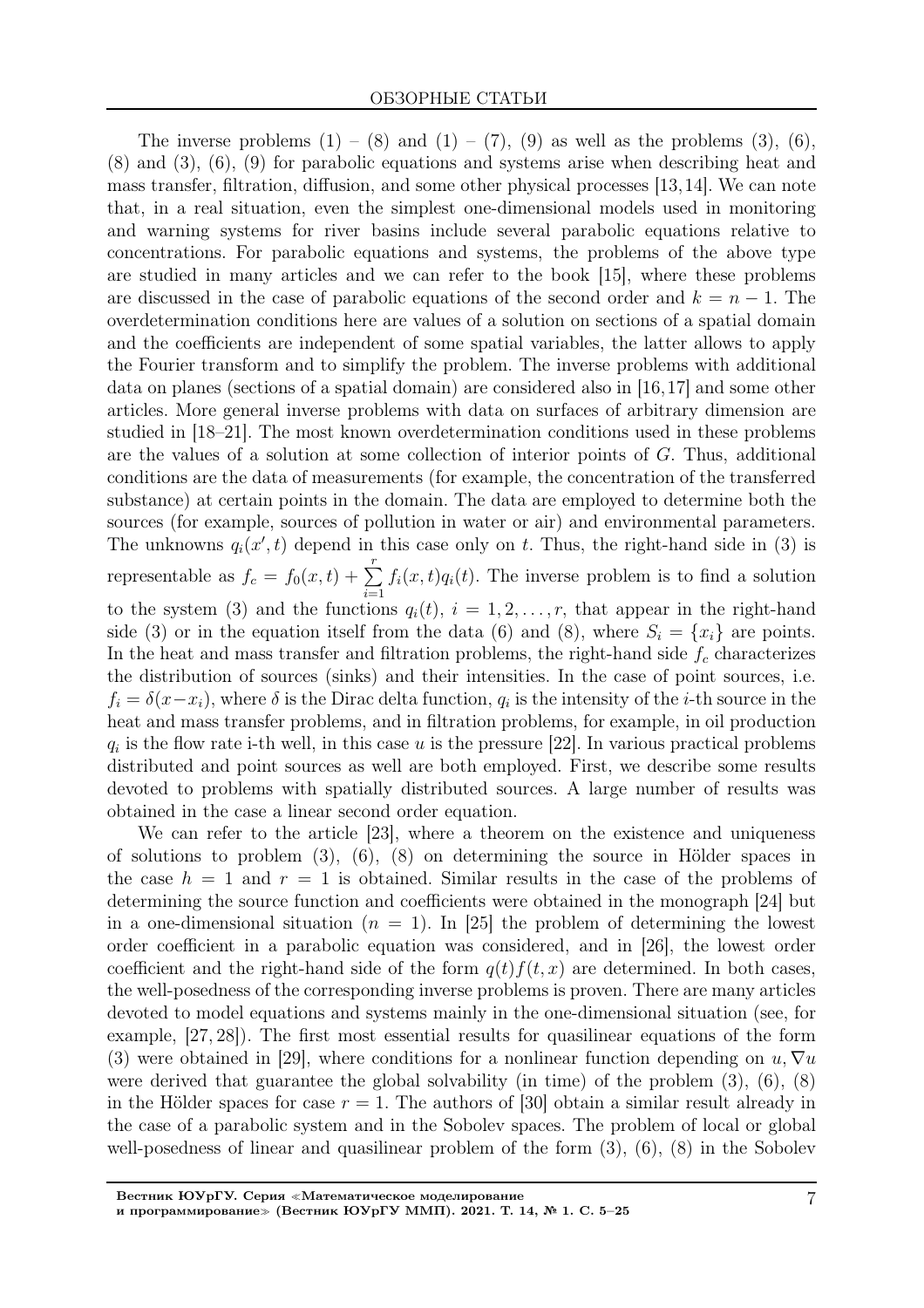spaces was further considered in the articles [31–33]. In the general setting quasilinear inverse problems are considered in the book [12], where the relevant bibliography can be found. The authors consider a nonlinear nonautonomous first order operator-differential equation. The operator in the main part is a generator of an analytic semigroup. The overdetermination conditions are a collection of functionals defined on a given Banach space. The inverse parabolic problems with the overdetemination conditions (8), with  $k = 0$ , and (9) are thus included in this statement. The problem was studied in the spaces of functions continuously differentiable with respect to t. However, the constraints imposed on the nonlinearity are rather strong and can be essentially weakened. Weaker assumptions on the nonlinearity are used in [34], where the domain of the operator  $A(t)$ in the main part can depend on time and the main results are stated in the Sobolev spaces. The article [35] contains the results on solvability of a linear inverse problem of recovering the function  $f(t)$  in the operator-differential equation  $u_t + Au = f(t)z$  with the overdermination conditions  $\Phi(u) = \psi(t)$  ( $\Phi$  is a functional). A huge amount of articles is devoted to numerical solving the problems of the form  $(3)$ ,  $(6)$ ,  $(8)$ . We can refer, for example, to the articles [36–38]. There is a large number of monographs devoted to numerical methods for solving inverse problems. Almost all inverse parabolic problems and a large number of numerical methods are considered in the monograph [14] in the case  $n = 1$ . The monographs [39, 40] are devoted to a more general situation; number of interesting statements and problems (including those of convective heat transfer) are considered in [41, 42].

Describe some results in the case of point sources. As already noted, these problems are not well-posed in the classes of finite smoothness, and there are practically no existence and uniqueness theorems for solutions [43]. There is a huge number of articles devoted to the numerical solution of the problem of determining point sources, however, as a rule, these articles do not contain any theoretical justifications and very often both non-existence of solutions and their non-uniqueness can take place in the corresponding problems for certain values of parameters. The articles [45–47] can serve as examples. Let us single out the articles, where there is some theoretical justification of algorithms for finding solutions [48–53]. Note that in this case we need to determine the number of sources, their locations and intensities. The most interesting idea of constructing point sources is presented in [51]. It was subsequently used in [52]. Note that the problems of determining point sources are nonlinear, in contrast to the case of distributed sources.

The well-posedness questions for parabolic equations and systems with the overdetermination conditions (9) (including numerical methods) are treated in many articles. The first article probably is that by A.I. Prilepko [56] with coauthors, where the question of recovering the right-hand side  $f = q(t)g(x, t) + f_0(x, t)$  (the unknown is the function  $q(t)$  in a parabolic equation was examined in Hölder spaces. Next, we should refer to the well-known article [57] (see also [58]), where general nonlinear parabolic problems were considered in the one-dimensional case also in Hölder spaces. In particular, it is established under certain condition (at most linear growth of the nonlinearity in  $u, u_x$ at infinity if the main part of the equation is linear) that the solvability of the inverse problem with the overdetermination conditions of the form (9) is global in time. Next, we can refer to [59–67], where inverse problems of recovering coefficients depending on time in the case of the  $r = 1$  in a linear parabolic equation. There are examples of simultaneous determination of the right-hand side and the coefficient (see, for instance, [68], where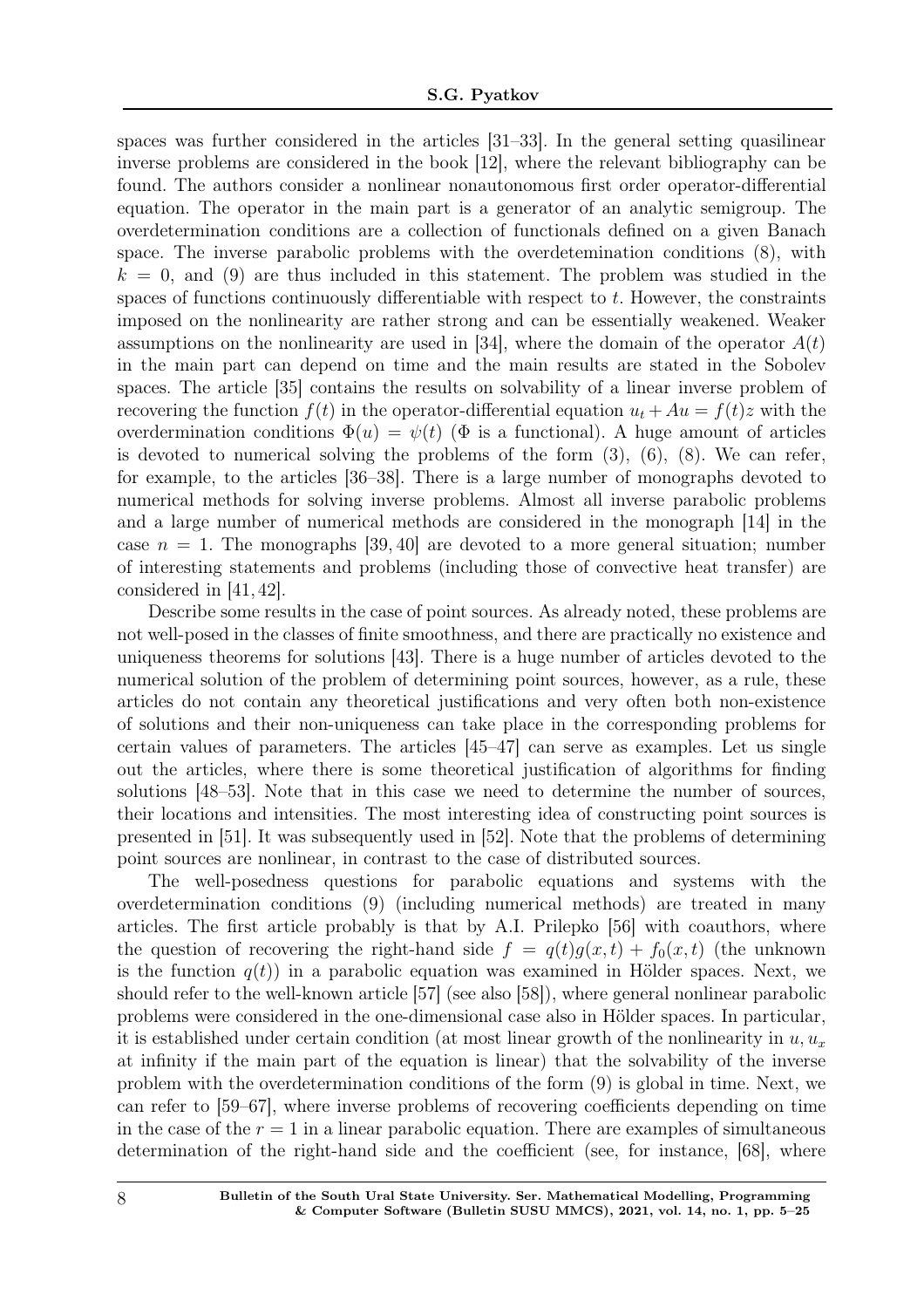$n = 1$ . The inverse coefficient problems for the parabolic system of the second order having a special structure was studied in [59] in the Hölder spaces. Here the overdetermination conditions (9) and (8) for the parabolic system (3) are used simultaneously. Examples of recovering the right-hand sides in a second order parabolic equation are presented in [69–72]. The multidimensional inverse problems of recovering the right-hand side and coefficients simultaneously are studied also in [44, 73, 74] in the Sobolev spaces.

Among the monographs devoted to inverse problem for parabolic equation and systems we note the monographs [12, 14, 15, 42, 75–81], where the sufficient bibliography can be found.

Describe the contents of the article. The next section contains some conventional definitions. Section 2 contains the results on solvability of the problems  $(1) - (8)$  and  $(1) - (7)$ ,  $(9)$ . Section 3 is devoted to solvability of the parabolic problems  $(3)$ ,  $(6)$ ,  $(8)$  and  $(3)$ ,  $(6)$ ,  $(9)$ , where the operator L is replaced with a higher order elliptic operator. The notations of function spaces are conventional (see, for example, [54, 55]).

### 1. Definitions and Notations

Let E be a Banach space. By  $L_p(G; E)$  (G is a domain in  $\mathbb{R}^n$ ) we mean the space of strongly measurable functions defined on  $G$  with values in  $E$  endowed with the norm  $\|\|u(x)\|_E\|_{L_p(G)}$  [54]. We employ also the Hölder spaces  $C^{\alpha}(\overline{G})$  (see the definition in [54]). The Sobolev space notations are conventional, i.e.  $W_p^s(G; E)$ ,  $W_p^s(Q; E)$ , etc. (see the definitions in [54,55]) designate the Sobolev spaces of functions with values in E. If  $E = \mathbb{C}$  $(E = \mathbb{R})$  or  $E = \mathbb{C}^n$   $(E = \mathbb{R}^n)$  then the latter space is denoted by  $W_p^s(Q)$ . Similarly, we use the notations  $W_p^s(G)$  or  $C^{\alpha}(\overline{G})$  rather than  $W_p^s(G; E)$  or  $C^{\alpha}(\overline{G}; E)$ . Thus, the membership  $u \in W_p^s(G)$  (or  $u \in C^{\alpha}(\overline{G})$ ) for a given vector-function  $u = (u_1, u_2, \ldots, u_k)$  means that every of its component  $u_i$  belongs to  $W_p^s(G)$  (or  $C^{\alpha}(\overline{G})$ ). The norm of the vector is just the sum of the norms of the coordinates. The same meaning has the membership  $a \in W_p^s(G)$ for a matrix-function a. Given an interval  $J = (0,T)$ , put  $W_p^{s,r}(Q) = W_p^r(J; L_p(\tilde{G})) \cap$  $L_p(J;W^s_p(G))$ . Respectively,  $W^{s,r}_p(S) = W^r_p(J;L_p(\Gamma)) \cap L_p(J;W^s_p(\Gamma))$ . Similarly, we can define the Hölder space  $C^{r,s}(\overline{Q})$ .

Next, we present some auxiliary statements. For simplicity, we assume that  $G$  is a bounded domain, though many of the results are valid in the case of unbounded domains as well. Let the symbol  $B_{\delta}(x_i)$  stand for the ball centered at  $x_i$  of radius  $\delta$ . As conventionally, we denote by  $L_{p,\sigma}(G)$  the closure of solenoidal  $C_0^{\infty}$ -vector-functions in the norm of  $L_p(G)$  and put  $W^s_{p,\sigma}(G) = W^s_p(G) \cap L_{p,\sigma}(G)$  and  $W^{s,s/2}_{p,\sigma}(Q) = W^{s,s/2}_p(Q) \cap L_{p,\sigma}(G)$  $L_p(0,T; L_{p,\sigma}(G))$   $(s \ge 0)$ . The symbol  $\overset{\circ}{W}{}_q^s(G)$  designates the closure of  $C_0^{\infty}(G)$  in the norm of the space  $W_q^s(G)$  and  $\dot{W}_q^1(G) = \{p \in L_{q,loc}(G) : \nabla p \in L_q(G)\}\.$  We identify functions which differ by a constant and endow this space with the norm  $||p||_{\dot{W}_q^1(G)} = ||\nabla p||_{L_q(G)}$ . It is a Banach space.

Consider the parabolic problem

$$
u_t + Lu = f, \quad B_j u|_S = g_j, \quad u(0, x) = u_0(x), \tag{10}
$$

where  $Lu = \sum_{|\alpha| \leq 2m} a_{\alpha}(t, x) D^{\alpha}u$ ,  $B_j u = \sum_{|\alpha| \leq m_j} b_{j\alpha}(t, x) D^{\alpha}u$ . Introduce the operators  $L_0u = \sum_{|\alpha|=2m} a_{\alpha}(t,x)D^{\alpha}u$  and  $B_{0j}u = \sum_{|\alpha|=m_j} b_{j\alpha}(t,x)D^{\alpha}u$ . We say that the problem  $(10)$  satisfies the  $(PL)$  condition (see [82, p. 198] and [83, Ch. 7]) if

Вестник ЮУрГУ. Серия <sup>≪</sup>Математическое моделирование

и программирование» (Вестник ЮУрГУ ММП). 2021. Т. 14, № 1. С. 5-25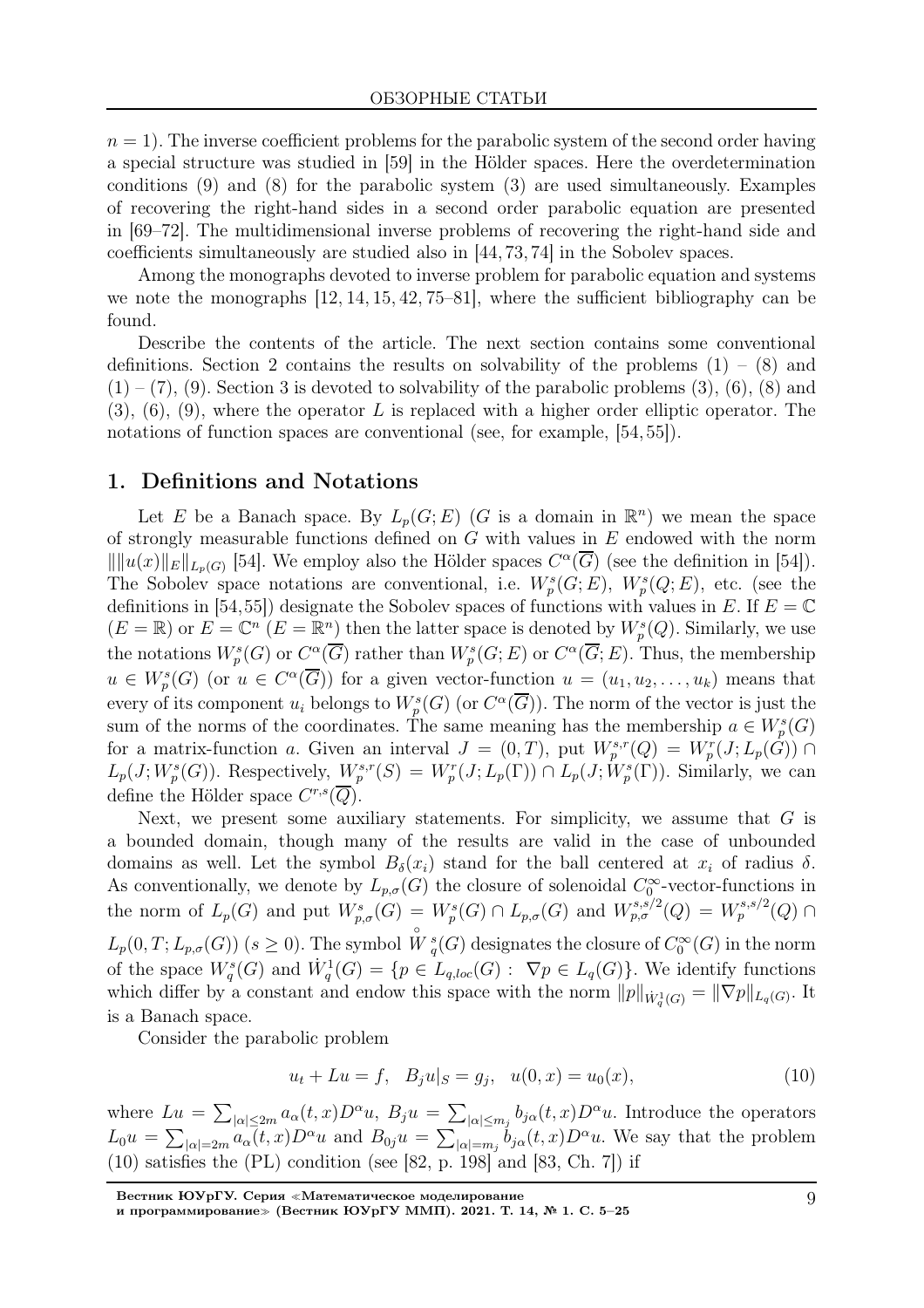(PL) a) there exists a constant  $\delta_1 > 0$  such that any root p of the polynomial

$$
\det \big( L_0(t, x, i\xi) + pE \big) = 0
$$

 $(E)$  is the identity matrix) satisfies the inequality

$$
Re\ p \le -\delta_1 |\xi|^{2m} \ \ \forall \xi \in \mathbb{R}^n \ \ \forall (x,t) \in Q;
$$

b) for every point  $(t_0, x_0) \in S$ ,  $\xi \in \mathbb{R}^n$  such that  $(\xi, \nu(x_0)) = 0$   $(\nu(x)$  is the outward unit normal to  $\Gamma$  at x), and all  $\vec{h} \in \mathbb{C}^h$ ,  $\lambda$  such that  $Re \lambda \geq 0$  and  $|\xi| + |\lambda| \neq 0$ , the system

$$
(\lambda E + (-1)^m A_0(x_0, t_0, \xi + i\nu(x_0)\partial_y))v(z) = 0, \ y > 0, \ B_0(x_0, t_0, \xi + i\nu(x_0)\partial_y)v(0) = h, \ (11)
$$

has a unique solution decreasing at infinity of the class  $C([0,\infty))$ .

The algebraic conditions ensuring the condition (PL) (the parabolicity condition and the Lopatinskii condition) can be found in [83], for example.

# 2. Inverse Problems  $(1) - (8)$  and  $(1) - (7)$ ,  $(9)$

First, we describe the conditions on the data of the problems  $(1) - (8)$  and  $(1) - (7)$ , (9).

(A) The case of  $k > 0$ . There exists a domain  $\Omega \subset \mathbb{R}^k$  with boundary of class  $C^2$  such that  $G \subset \Omega \times \mathbb{R}^{n-k}$ ,

$$
\Gamma_i = \{ x \in \mathbb{R}^n : x'' = \varphi^i(x') = (\varphi^i_{k+1}(x'), \varphi^i_{k+2}(x'), \dots, \varphi^i_n(x')), x' \in \Omega \},\
$$

 $\varphi^i(x') \in C^2(\overline{\Omega})$  and there exists a constant  $\delta > 0$  such that

$$
U_{\delta i} = \{ (x', \varphi^i(x') + \eta) : x' \in \Omega, \ \eta \in \mathbb{R}^{n-k}, \ |\eta| < \delta \} \subset G
$$

for  $i = 1, 2, ..., s$ , and  $U_{\delta i} \cap U_{\delta j} = \emptyset$ , for  $i \neq j$ ,  $i, j = 1, 2, ..., s$ .

The case of  $k = 0$ . In this case the sets  $\Gamma_i$  are points and we assume that these points are interior points of G.

In what follows, we use the following notations:  $Q_0 = \Omega \times (0,T)$ ,  $S_0 = \partial \Omega \times (0,T)$ ,  $Q_0^{\tau} = \Omega \times (0, \tau), S^{\tau} = \Gamma \times (0, \tau), G_{\delta} = \cup_i U_{\delta i}, \text{ and } Q_{\delta} = G_{\delta} \times (0, T), Q_{\delta}^{\tau} = G_{\delta} \times (0, \tau),$  $Q^{\tau} = G \times (0, \tau).$ 

The condition (A) have been used in all articles devoted to the problems in question. As is easily seen, it ensures uniqueness of solutions. The condition (A) is fulfilled if  $G =$  $\Omega \times \mathbb{R}^{n-k}$ , with  $\Omega$  a bounded or unbounded domain of class  $C^2$ .

First, we present our conditions for the data. Let  $\tilde{f}_j(x',x'',t)$   $((x',t) \in \mathbb{R}^{k+1}, x'' \in \mathbb{R}^{n-k},$  $j = 1, 2, \ldots, r$  be the zero extension of the function  $f_j$  from Q to  $\mathbb{R}^{n+1}$ , i. e.,  $\tilde{f}_j \equiv 0$  on  $\mathbb{R}^{n+1} \backslash Q$ . In view of the condition (A), we can assume that the functions  $\psi_j$   $(j = 1, 2, \ldots, s)$ in (8) depends on the variables x', t only, i. e.,  $\psi_j = \psi_j(x', t)$   $((x', t) \in Q_0)$ . We also assume that the parameter  $\delta > 0$  used below is that of this condition. First, we consider the case of the Dirichlet boundary conditions in Theorems 1, 2 below.

The agreement and smoothness conditions. Let  $q > n+2$  and there exist vectorfunctions  $\Phi_1$ ,  $\Phi_3$  and function  $\Phi_2$  such that

$$
\Phi_i(t, x) \in W_q^{2,1}(Q): \ \Phi_1|_{t=0} = u_0, \ \Phi_2|_{t=0} = \Theta_0, \ \Phi_3|_{t=0} = C_0, \ \Phi_i|_{S} = g_i,
$$
\n(12)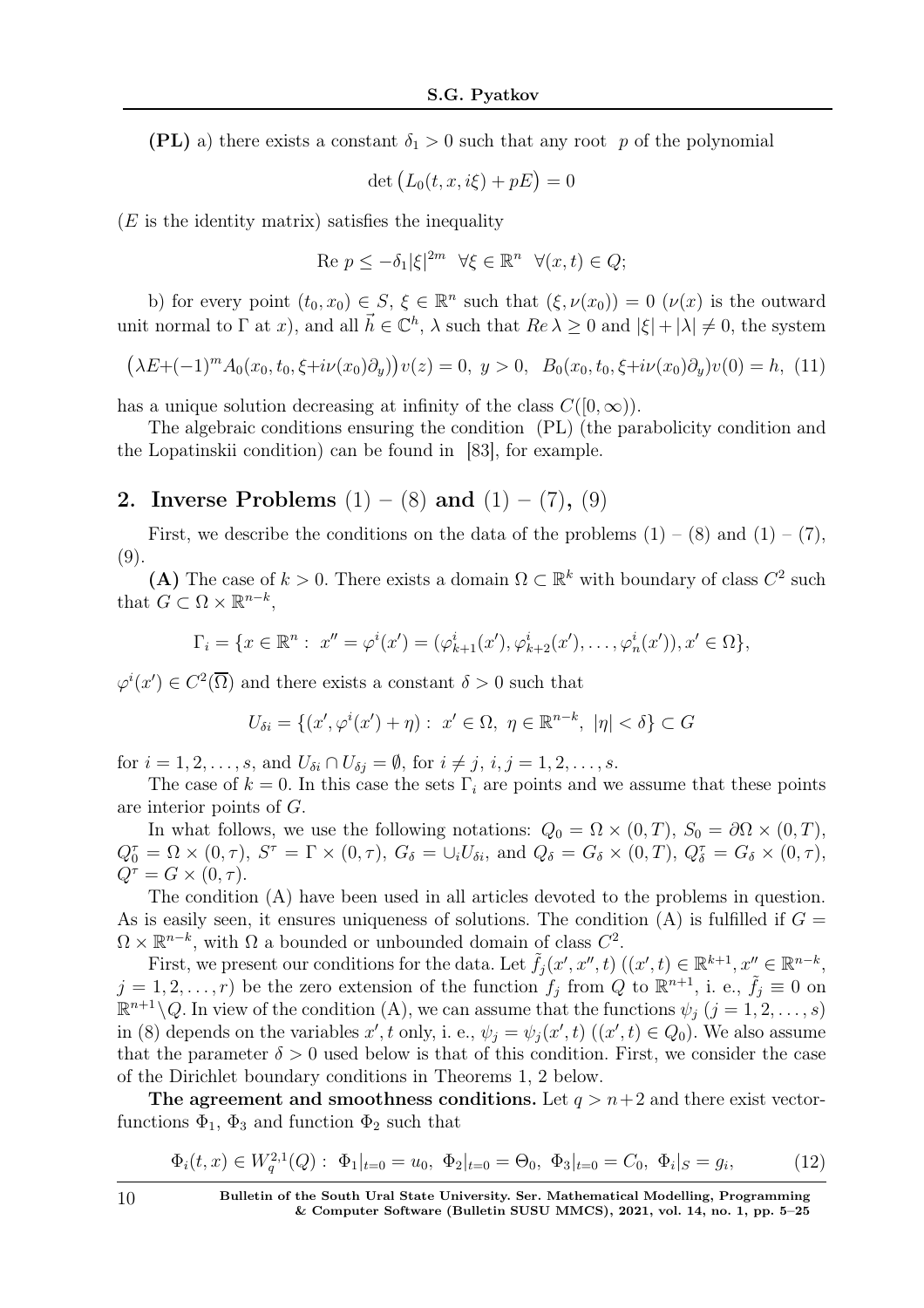$$
\operatorname{div} \Phi_1 = 0, \ \Phi_3|_{S_j} = \psi_j, \ \ f_0, f_\theta, f \in L_q(Q), \ \tilde{f}_j \in L_\infty(Q_0; L_q(\mathbb{R}^{n-s})), \tag{13}
$$

$$
\nabla_{x''}\Phi_3 \in W_q^{2,1}(Q_\delta), \quad \nabla_{x''}f_0 \in L_q(Q_\delta), \quad f_j, \nabla_{x''}f_j \in L_\infty(Q_\delta),\tag{14}
$$

where  $j = 1, 2, \ldots, r$  and  $i = 1, 2, 3$ . As a consequence of these conditions and embedding theorems, we can conclude that

$$
u_0, C_0, \Theta_0 \in B_{q,q}^{2-2/q}(G), \ g_i \in W_q^{2-1/q,1-1/(2q)}(S), \ i = 1, 2, 3,
$$
  

$$
\nabla_{x''} C_0 \in B_{q,q}^{2-2/q}(G_\delta), \ \nabla_{x''} g_3 \in W_q^{2-1/q,1-1/(2q)}(S_\delta), \ \ \psi_j(t, x') \in W_q^{2,1}(Q_0),
$$

where  $j = 1, 2, ..., r$  and  $S_{\delta} = (\partial G_{\delta} \cap \Gamma) \times (0, T)$ . If these smoothness conditions and the corresponding agreement conditions (see trace theorems, for instance, in [54]) hold then we can construct the corresponding functions  $\Phi_i$ . For example, if  $g_1 = 0$ , div  $u_0 = 0$ ,  $q > 3/2$ , and the above smoothness condition for  $u_0$  holds then the agreement condition on the vector-function  $u_0$  ensuring the existence of  $\Phi_1$  is the condition  $u_0|_{\Gamma} = 0$ .

Let  $B(x',t)$  be the matrix whose rows with the numbers from  $(j-1)h+1$  to jh,  $j = 1, 2, \ldots, s$  are occupied by the vectors

$$
[f_1(x',\varphi^k(x'),t), f_2(x',\varphi^k(x'),t), \ldots, f_r(x',\varphi^k(x'),t)].
$$

We require that there exist a constant  $\delta_1 > 0$  such that

$$
|\det B(x',t)| \ge \delta_1 \quad \text{a.e. in } Q_0. \tag{15}
$$

We also assume that

**(B)**  $\lambda_{\theta}(x,t) \ge \delta > 0$   $\forall (x,t) \in Q$ ,  $\lambda_{\theta}(x,t) \in W_{\infty}^{1}(Q)$ ,  $a_{ij} \in C(\overline{Q})$ , and  $\nabla_{x''} a_{ij} \in L_{\infty}(Q_{\delta})$ for all  $i, j = 1, 2, ..., n$ ;  $\beta_c, a_i, a_0, \beta_\theta \in L_q(Q), \nabla_{x''} a_i, \nabla_{x''} a_0 \in L_q(Q_\delta), i = 1, 2, ..., n$ . The proofs of Theorems 1, 2 below can be found in [5–7].

**Theorem 1.** Assume that  $\Gamma \in C^2$ ,  $q > n+2$ , the problem (3), (6) satisfies the (PL) condition, and the conditions (A), (B), (12) – (15) hold. Then there exists a number  $\tau_0 \in$  $(0, T]$  such that there exists a unique solution  $(u, p, \Theta, C, q_1, \ldots, q_r)$  to the problem  $(1)$ (8) from the class

$$
u \in W_q^{2,1}(Q^{\tau_0}), \ p \in L_q(0, \tau_0; \dot{W}_q^1(G)), \ q_j \in L_q(Q_0^{\tau_0}), \ j = 1, 2, \dots, r,
$$
  

$$
\Theta, C \in W_q^{2,1}(Q^{\tau_0}), \ \nabla_{x''} C \in W_q^{2,1}(Q_{\delta_2}^{\tau_0}) \ \forall \delta_2 < \delta.
$$

Let collections  $(u^i, p^i, \Theta^i, C^i, q_1^i, \ldots, q_m^i), i = 1, 2$  be solutions to the problem  $(1)$  - (8) from the above class corresponding two different collections of the data  $f^i$ ,  $f^i_\theta$ ,  $f^i_0$ ,  $\psi^i_j$ ,  $u^i_0$ ,  $g^i_\eta$ ,  $\Theta_0^i$ , and  $C_0^i$ ,  $j = 1, \ldots s$ ,  $\eta = 1, 2, 3$ ,  $i = 1, 2$  satisfying  $(12)$  -  $(14)$  with some functions  $\Phi_j^i$ ,  $i = 1, 2, j = 1, 2, 3$  and

$$
\sum_{j=1}^{3} \left( \|\Phi_j^i\|_{W_q^{2,1}(Q)} + \|\nabla_{x''}\Phi_3^i\|_{W_q^{2,1}(Q_\delta)} + \|f^i\|_{L_q(Q)} + \right.
$$
  
+ 
$$
||f_\theta^i||_{L_q(Q)} + ||f_0^i||_{L_q(Q)} + \|\nabla_{x''}f_0^i||_{L_q(Q_\delta)} \right) \le R_0, \quad i = 1, 2.
$$

Вестник ЮУрГУ. Серия <sup>≪</sup>Математическое моделирование

и программирование» (Вестник ЮУрГУ ММП). 2021. Т. 14, № 1. С. 5–25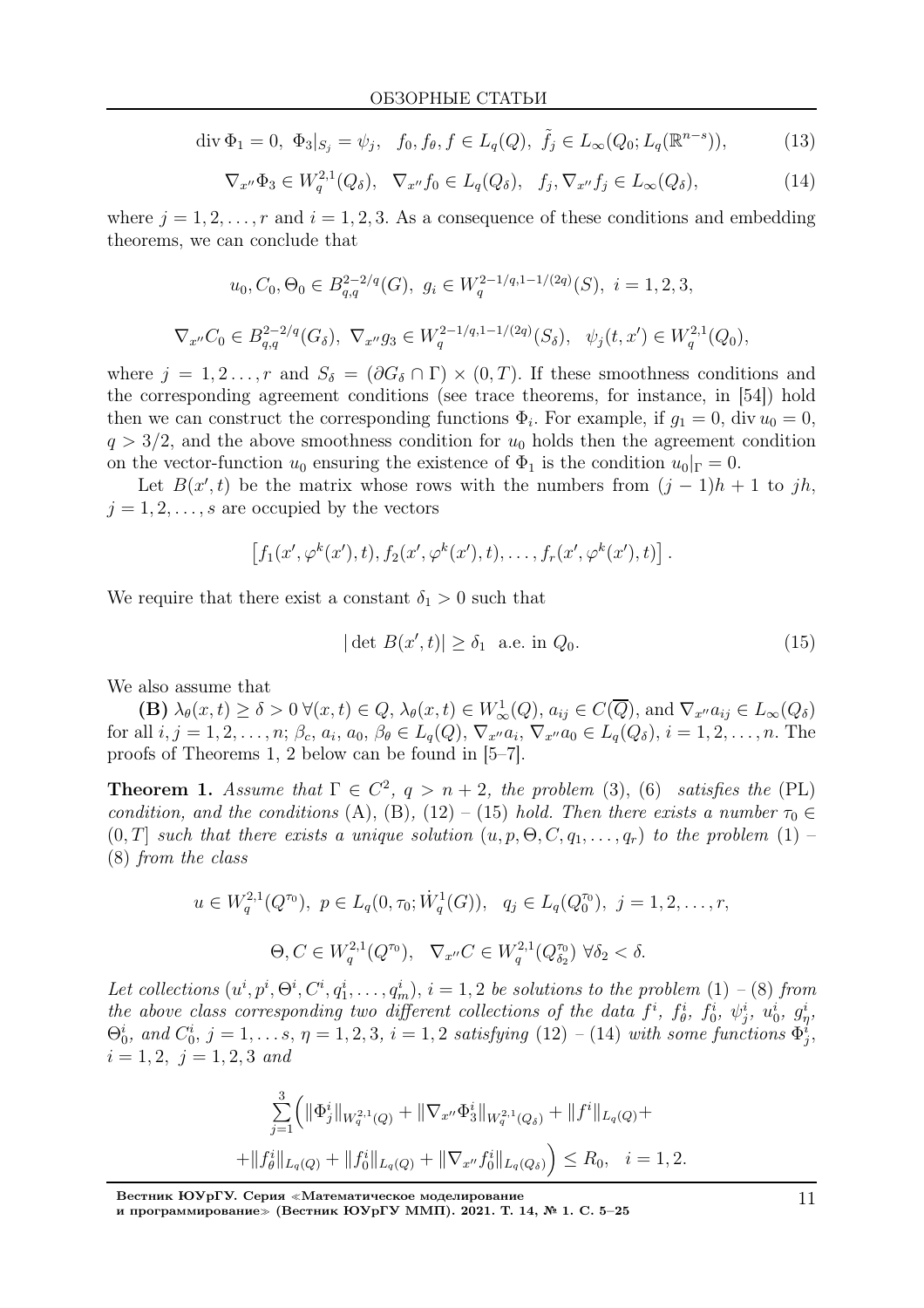Fix  $\delta_2 < \delta$ . Then there exists a constant  $\tau_0 > 0$  such that the following stability estimate holds:

$$
||u^1 - u^2||_{W_q^{2,1}(Q^{\tau_0})} + ||\Theta^1 - \Theta^2||_{W_q^{2,1}(Q^{\tau_0})} + ||\nabla(p^1 - p^2)||_{L_q(Q^{\tau_0})} + ||C^1 - C^2||_{W_q^{2,1}(Q^{\tau_0})} + ||\nabla_{x''}(C^1 - C^2)||_{W_q^{2,1}(Q^{\tau_0}_{\delta_2})} + \sum_{j=1}^r ||a_j^1 - a_j^2||_{L_q(Q^{\tau_0}_{\delta_0})} \le
$$
  

$$
\leq c\left(\sum_{j=1}^3 ||\Phi_j^1 - \Phi_j^2||_{W_q^{2,1}(Q^{\tau_0})} + ||\nabla_{x''}(\Phi_j^1 - \Phi_j^2)||_{W_q^{2,1}(Q^{\tau_0}_{\delta})} + ||f_0^1 - f_0^2||_{L_q(Q^{\tau_0})} + ||f_0^1 - f_0^2||_{L_q(Q^{\tau_0})} \right),
$$

where the constant c depends on the quantities  $R_0$  and  $\delta_2$ .

Proceed with the linearized statement. We examine the system

$$
u_t - \nu \Delta u + \nabla p = \sum_{j=1}^n B_j u_{x_j} + B_0 u + f + \beta_c C + \beta_\theta \Theta, \quad \text{div } u = 0,
$$
 (16)

$$
\Theta_t - \lambda_\theta \Delta \Theta + \sum_{j=1}^n b_j \Theta_{x_j} + b_0 \Theta = f_\theta + \sum_{j=1}^n b^j u_j,
$$
\n(17)

$$
C_t - Lu = f_c + \sum_{j=1}^n c^j u_j, \ Lu = \sum_{i,j=1}^n a_{ij} C_{x_i x_j} + \sum_{i=1}^n a_i C_{x_i} + a_0 C,
$$
 (18)

where  $B_j$ ,  $B_0$  are  $n \times n$  matrices. We assume that

(C)  $b_j(x,t), b_0, b^j, c_j, c^j, c_0, B_j, B_0 \in L_q(Q), \ \nabla_{x''} c^j(x,t) \in L_q(Q_\delta),$ 

where  $j = 1, 2, ..., n$  and  $\delta$  is the parameter that of the condition (A).

**Theorem 2.** Assume that  $\Gamma \in C^2$ ,  $q > n+2$ , the problem (3), (6) satisfies the (PL) condition, and the conditions  $(A)$ ,  $(B)$ ,  $(C)$ ,  $(12) - (15)$  hold. Then there exists a unique solution  $(u, p, \Theta, C, q_1, \ldots, q_r)$  to the problem  $(16) - (18)$ ,  $(4) - (8)$  from the class

$$
u \in W_q^{2,1}(Q), \ p \in L_q(0,T; \dot{W}_q^1(G)), \ q_j \in L_q(Q_0), \ j = 1,2,\ldots,r,
$$
  

$$
\Theta, C \in W_q^{2,1}(Q), \ \nabla_{x''} C \in W_q^{2,1}(Q_{\delta_2}) \ \forall \delta_2 < \delta.
$$

Fix  $\delta_2 < \delta$ . A solution meets the estimate

$$
||u||_{W_{q}^{2,1}(Q)} + ||\Theta||_{W_{q}^{2,1}(Q)} + ||\nabla p||_{L_q(Q)} + ||C||_{W_{q}^{2,1}(Q)} + \sum_{j=1}^r ||q_j||_{L_q(Q_0)} + + ||\nabla_{x''}C||_{W_{q}^{2,1}(Q_{\delta_2})} \leq c(\sum_{i=1}^3 ||\Phi_i||_{W_{q}^{2,1}(Q)} + ||\nabla_{x''}\Phi_3||_{W_{q}^{2,1}(Q_{\delta})} + + ||f_0||_{L_q(Q)} + ||\nabla_{x''}f_0||_{L_q(Q_{\delta})} + ||f||_{L_q(Q)} + ||f_\theta||_{L_q(Q)}).
$$
\n(19)

Next, we consider the integral overdetermination conditions (9). Actually, these results are new. We describe them without proofs. The proofs can be found in the forthcoming paper in Itogi Nauki i Tekhniki (2020, vol. 187).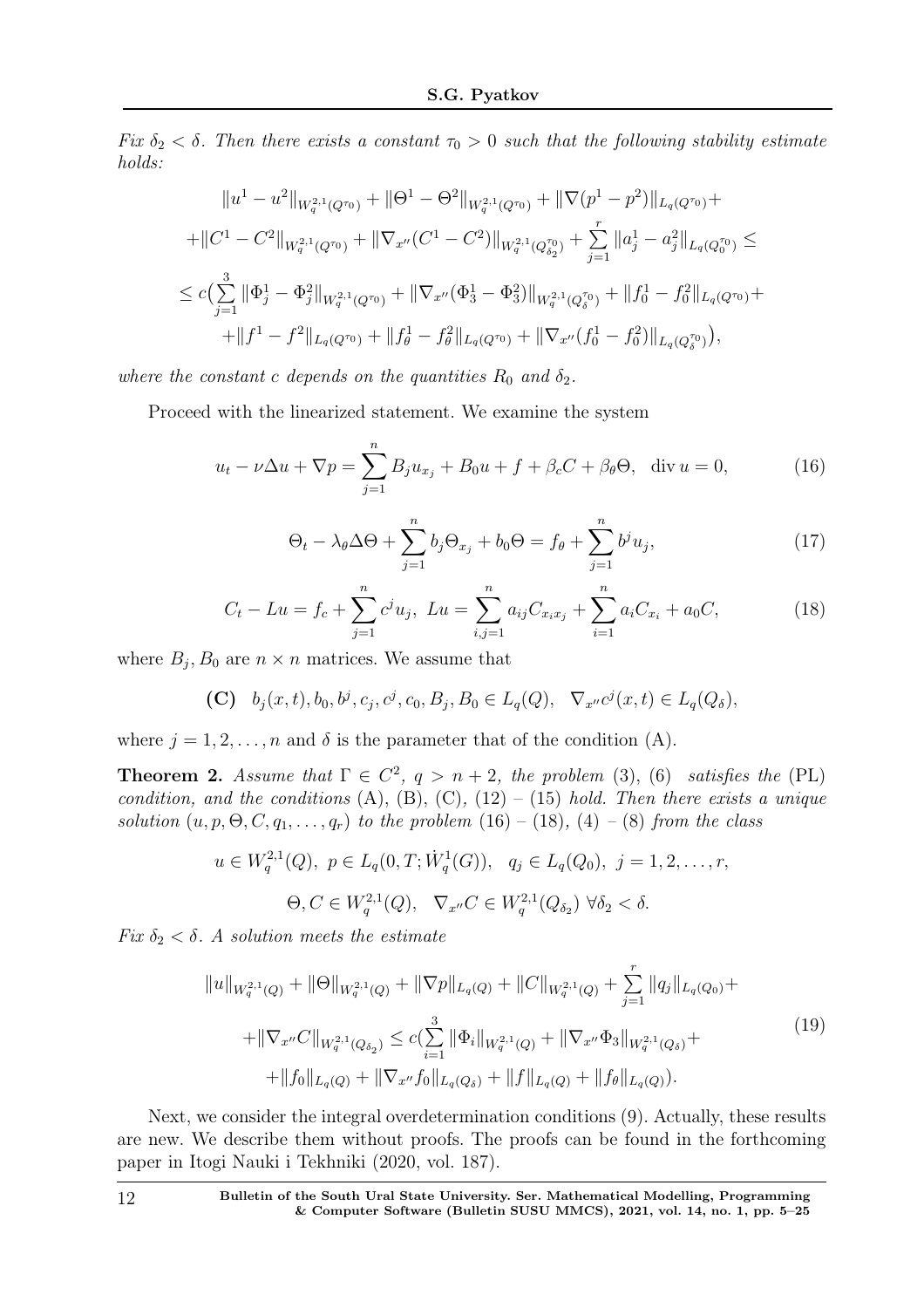In this case, we have that  $q_i = q_i(t)$ , i. e., the functions  $q_i$  depend only on t. Our conditions on the data can be written in the following form

$$
u_0 \in W_q^{2-2/q}(G), \ div u_0 = 0, \ u_0|_{\Gamma} = 0, \ f, f_{\theta}, f_0 \in L_q(Q), \ q > n+2,
$$
 (20)

$$
C_0(x) \in W_q^{2-2/q}(G), \quad g_3(x,t) \in W_q^{s_2,2s_2}(S), \ B_2(x,0,D)C_0|_{\Gamma} = g_3(x,0), \tag{21}
$$

$$
\Theta_0(x) \in W_q^{2-2/q}(G), \quad g_2(x,t) \in W_q^{s_1,2s_1}(S), \ B_1(x,0,D)\Theta_0|_{\Gamma} = g_2(x,0), \tag{22}
$$

where  $s_i = 1 - 1/2q$  if  $B_i u = u$   $(i = 1, 2)$  and  $s_i = 1/2 - 1/2q$  otherwise and we take  $g_1(x, t) \equiv 0$  in (4)

$$
\psi_i(t) \in W_q^1(0,T), \ \psi_i(0) = \int_{G_i} (C_0(x), \varphi_i(x)) \, dx, \ i = 1, 2, \dots, r,
$$
 (23)

$$
a_i(t, x) \in L_q(Q) \ (i = 0, 1, \dots, n), \ \ a_{ij} \in C([0, T]; C^{\varepsilon_0}(\overline{G})), \ i, j = 1, \dots, n, \gamma_{ij}, \sigma \in C^{1/2 - 1/2p + \varepsilon_0, 1 - 1/p + \varepsilon_0}(\overline{S}), \ j = 1, \dots, n, \ i = 1, 2,
$$
\n
$$
(24)
$$

where  $\varepsilon_0 > 0$  is a positive constant

$$
f_i(x,t) \in L_{\infty}(0,T; L_q(G)), \ i = 1,2,\ldots,r.
$$
 (25)

Let  $\{G_j\}$  be a collection of subdomains of G with boundaries of the class  $C^1$ . We assume that

$$
\varphi_j \in L_p(G), \text{ supp}\varphi_j \subset G_j \subset G, \ \varphi_j \in W_p^{\varepsilon_1}(G_j), \ \frac{1}{q} + \frac{1}{p} = 1, \ j = 1, 2, \dots, r,
$$
 (26)

for some  $\varepsilon_1 > 0$ .

Define the entries  $b_{ij}(t)$  of the matrix B by the equalities  $b_{ij} = \int$ G  $(f_j, \varphi_i(x)) dx$  and suppose that there exist constants  $\delta_0, \delta_1 > 0$  such that

$$
|\det B| \ge \delta_0 > 0, \text{ a.a. on } (0, T), \tag{27}
$$

$$
\lambda_{\theta}(x,t) \ge \delta_1 > 0, \ (x,t) \in Q), \lambda_{\theta} \in C(\overline{Q}); \ \beta_c, \beta_{\theta} \in L_q(Q). \tag{28}
$$

Introduce the set  $B_R$  of vectors  $\vec{U} = (u_0, C_0, \Theta_0, g_2, g_3, f, f_0, f_{\theta}, \psi_1, \dots, \psi_r)$ , satisfying  $(20) - (23)$  and such that

$$
||u_0||_{W_q^{2-2/q}(G)} + ||C_0||_{W_q^{2-2/q}(G)} + ||\Theta_0||_{W_q^{2-2/q}(G)} + ||g_2||_{W_q^{s_1,2s_1}(S)} + ||g_3||_{W_q^{s_2,2s_2}(S)} + + ||f||_{L_q(Q)} + ||f_\theta||_{L_q(Q)} + ||f_0||_{L_q(Q)} + \sum_{i=1}^s ||\psi_i||_{W_q^1(0,T)} \le R.
$$

**Theorem 3.** Assume that  $\Gamma \in C^2$ , the problems (3), (6) and (2), (5) satisfy the (PL) condition,  $q > n + 2$ , and the condition  $(20) - (28)$  hold. Then there exists a number  $\tau_0 \in (0, T]$  such that there exists a unique solution  $(u, p, \Theta, C, q_1, \ldots, q_r)$  to the problem (1)  $-$  (7), (9) from the class

$$
u \in W_q^{2,1}(Q^{\tau_0}), \ p \in L_q(0, \tau_0; \dot{W}_q^1(G)), \ q_j \in L_q(Q_0^{\tau_0}), \ j = 1, 2, \ldots, r.
$$

Вестник ЮУрГУ. Серия <sup>≪</sup>Математическое моделирование

и программирование» (Вестник ЮУрГУ ММП). 2021. Т. 14, № 1. С. 5–25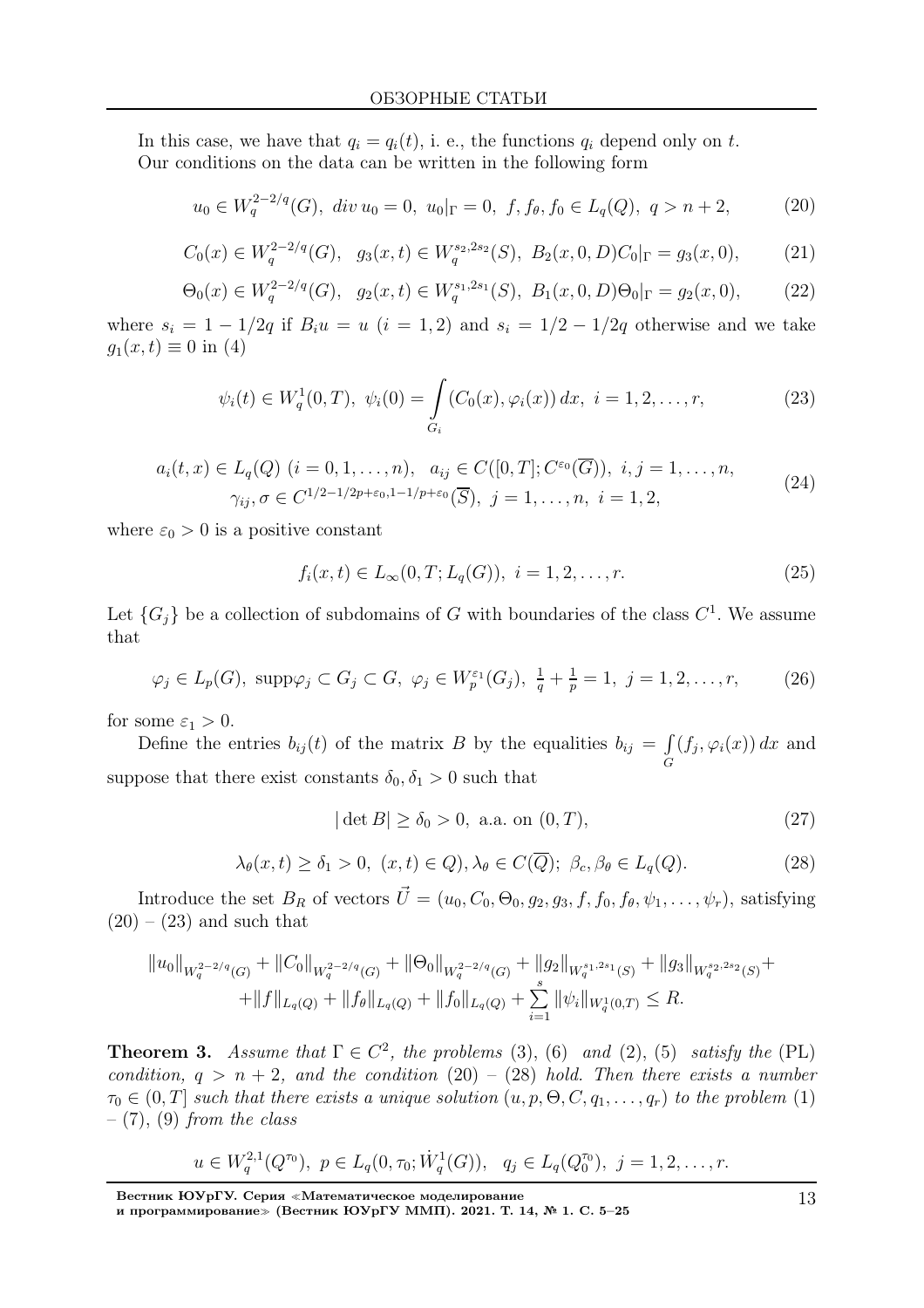Fix  $R_0 > 0$ . Then there exist constants  $\tau_0 = \tau_0(R_0)$  and  $c = c(R_0)$  such that for every two solutions  $u^i, \Theta^i, C^i, q^i, q^i = (q_{i1}, q_{i2}, \ldots, q_{ir}), i = 1, 2$  relating to the collections  $\vec{U}_1, \vec{U}_2 \in$  $B_{R_0}, \ \vec{U}_i = (u_0^i, C_0^i, \Theta_0^i, g_2^i, g_3^i, f^i, f_0^i, f_\theta^i, \psi_1^i, \dots, \psi_r^i), i = 1, 2, \ the \ following \ estimate \ holds:$ 

$$
||u^{1} - u^{2}||_{W_{q}^{2,1}(Q^{\tau_{0}})} + ||\Theta^{1} - \Theta^{2}||_{W_{q}^{2,1}(Q^{\tau_{0}})} + ||C^{1} - C^{2}||_{W_{q}^{2,1}(Q^{\tau_{0}})} +
$$
  
+ 
$$
\sum_{j=1}^{r} ||q_{1j} - q_{2j}||_{L_{q}(0,\tau_{0})} \leq c \Big( ||u_{0}^{1} - u_{0}^{2}||_{W_{q}^{2-2/q}(G)} + ||f^{1} - f^{2}||_{L_{q}(Q^{\tau_{0}})} +
$$
  
+ 
$$
||f_{\theta}^{1} - f_{\theta}^{2}||_{L_{q}(Q^{\tau_{0}})} + ||f_{0}^{1} - f_{0}^{2}||_{L_{q}(Q^{\tau_{0}})} + ||C_{0}^{1} - C_{0}^{2}||_{W_{q}^{2-2/q}(G)} + ||\Theta_{0}^{1} - \Theta_{0}^{2}||_{W_{q}^{2-2/q}(G)} +
$$
  
+ 
$$
||g_{2}^{1} - g_{2}^{2}||_{W_{q}^{s_{1},2s_{1}}(S^{\tau_{0}})} + ||g_{3}^{1} - g_{3}^{2}||_{W_{q}^{s_{2},2s_{2}}(S^{\tau_{0}})} + \sum_{i=1}^{s} ||\psi_{i}^{1} - \psi_{i}^{2}||_{W_{q}^{1}(0,\tau_{0})} \Big).
$$

Consider a linearized statement. We consider the system  $(16) - (18)$ , where

$$
B_0, b^j, b_0, a^j, B_j, b_j, \in L_q(Q), \ j = 1, 2, \dots, n. \tag{29}
$$

**Theorem 4.** Assume that  $\Gamma \in C^2$ ,  $p > n+2$ , the problems (3), (6) and (2), (5) satisfy the (PL) condition, and the conditions  $(20) - (29)$  hold. Then there exists a unique solution  $(u, p, \Theta, C, q_1, \ldots, q_r)$  to the problem  $(16) - (18)$ ,  $(4) - (7)$ ,  $(9)$  from the class

 $u \in W_q^{2,1}(Q), \ p \in L_q(0,T; \dot{W}_q^1(G)), \ q_j \in L_q(Q), \ j = 1,2,\ldots,r.$ 

A solution satisfies the estimate

$$
||u||_{W_q^{2,1}(Q)} + ||\Theta||_{W_q^{2,1}(Q)} + ||C||_{W_q^{2,1}(Q)} + \sum_{j=1}^r ||q_j||_{L_q(0,T)} \le c (||u_0||_{W_q^{2-2/q}(G)} + ||f||_{L_q(Q)} + ||f_0||_{L_q(Q)} + ||f_0||_{L_q(Q)} + ||C_0||_{W_q^{2-2/q}(G)} + ||\Theta_0||_{W_q^{2-2/q}(G)} + ||g_1||_{W_q^{1-1/2q,2-1/q}(S)} + ||g_3||_{W_q^{s_0,2s_0}(S)} + \sum_{i=1}^r ||\psi_i||_{W_q^1(0,T)}.
$$

# 3. Inverse Problems for Parabolic Systems

In this section, we examine parabolic equations and systems of the form

$$
u_t + A(t, x, D)u = \sum_{i=1}^r b_i(t, x)q_i(t, x') + f, \quad (t, x) \in Q, \quad x = (x', x''), \tag{30}
$$

where  $x' = (x_1, x_2, \ldots, x_k)$ ,  $x'' = (x_{k+1}, x_{k+2}, \ldots, x_n)$ ,  $b_i$ ,  $i = 1, 2, \ldots, r$ , and f are given vector-functions and A is a matrix elliptic operator of order  $2m$  with matrix coefficients of dimension  $h \times h$  representable as

$$
A(t, x, D) = \sum_{i=r+1}^{r_0} q_i(t, x') A_i(t, x, D_x) + A_{r_0+1}(t, x, D_x),
$$
\n(31)

$$
A_i = \sum_{|\alpha| \le 2m} a_{i\alpha}(t, x) D^{\alpha}, \quad i = r + 1, \dots, r_0 + 1, \quad r_0 = sh, \ D = (\partial_{x_1}, \partial_{x_2}, \dots, \partial_{x_n}). \tag{32}
$$

The unknowns in (30) are a solution u and functions  $q_i(t, x')$ ,  $i = 1, 2, ...,$  $r_0$  occurring in the right-hand side (30) and the operator A as well; in the latter case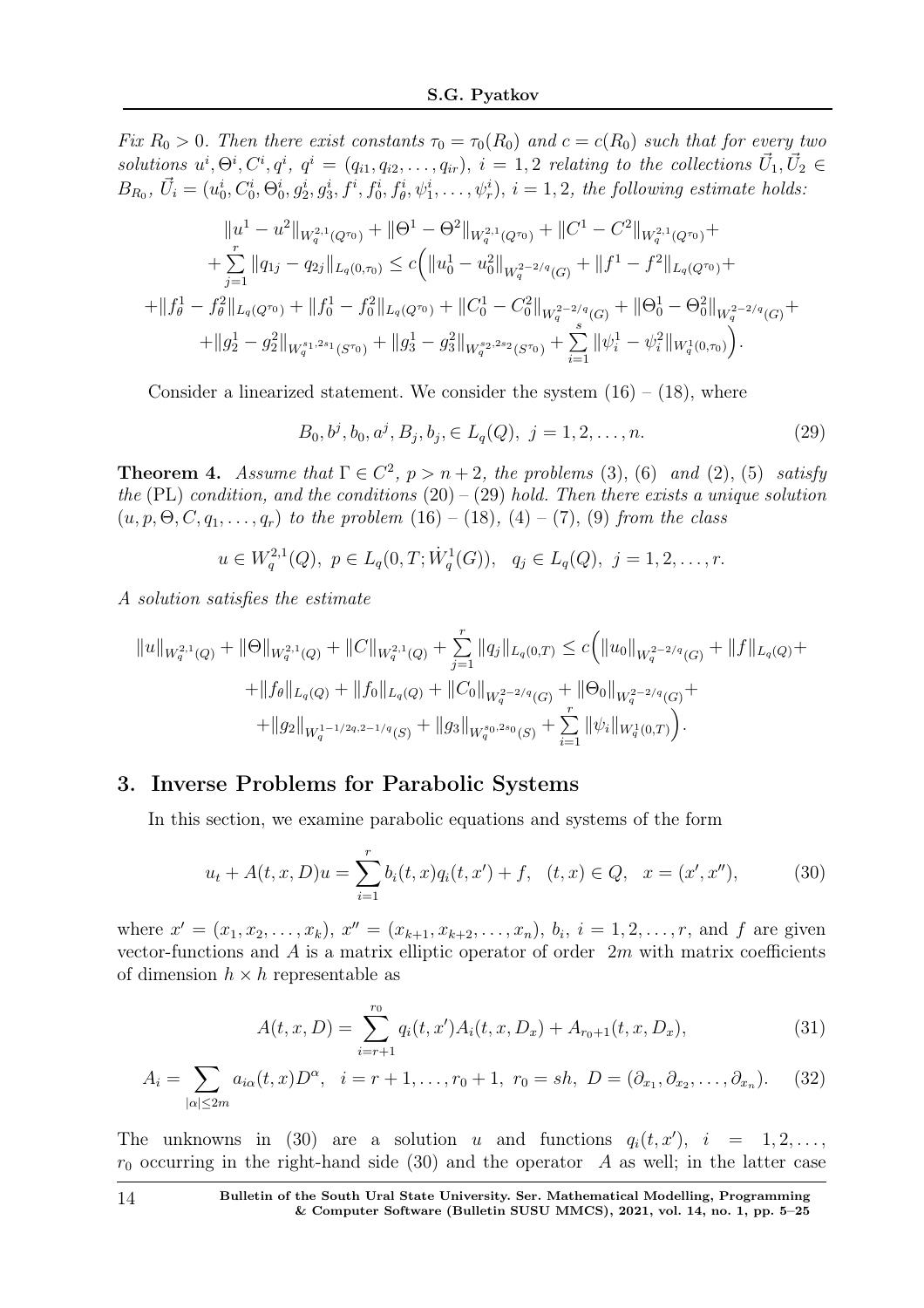they are coefficients. The equation (30) is complemented with the initial and boundary conditions

$$
u|_{t=0} = u_0, \quad B_j u|_S = \sum_{|\beta| \le m_j} b_{j\beta}(t, x) D^{\beta} u|_S = g_j(t, x), \tag{33}
$$

where  $m_j < 2m, j = 1, 2, ..., m$ . Let  $\Gamma \in C^{2m}$ . The overdetermination conditions have the form

$$
u|_{S_i} = \psi_i(t, x), \quad i = 1, 2, \dots, s. \tag{34}
$$

The results exposed in this section can be found in author's articles [18–21, 44]. The condition on the data are written as follows.

$$
\exists \Phi(t, x) \in W_p^{2m,1}(Q), \ p > n + 2m : \ \Phi\big|_{t=0} = u_0(x), \ B_l \Phi\big|_{S} = g_l, \ l = 1, \dots, m,
$$
  

$$
\partial_{x_i} \Phi \in W_p^{2m,1}(Q_\delta), \ \Phi\big|_{S_j} = \psi_j(t, x') \in C([0, T]; C^{2m}(\Omega)), \ \psi_{jt} \in C(\overline{Q_0}),
$$
  

$$
f \in L_p(Q), \ \partial_{x_i} f \in L_p(Q_\delta), \ f\big|_{S_j} \in C(\overline{Q_0}), \ i \geq k + 1, \ j = 1, \dots, s. \tag{35}
$$

As a consequence of the conditions (35) and the embedding theorems, we have

$$
u_0(x) \in W_p^{2m-2m/p}(G), \ g_j \in W_p^{2mk_j, k_j}(S), \ B_j u_0|_{\Gamma} = g_j(0, x), \tag{36}
$$

where  $k_j = (2m - m_j - 1/p)/(2m)$  and  $j = 1, 2, ..., m$ ,

$$
\partial_{x_i} g_j \in W_p^{2mk_j, k_j}(S_\delta), \ \ \partial_{x_i} u_0(x) \in W_p^{2m-2m/p}(G_\delta), \ j = 1, 2, \dots, m, \ \ i = k+1, \dots, n, \ (37)
$$

where  $S_{\delta} = (\partial G_{\delta} \cap \Gamma) \times (0,T)$ . The conditions on the coefficients of the operators  $A, B_i$ are more or less conventional. For simplicity, we will use the conditions that are not sharp. We assume that

$$
a_{i\alpha}(t,x) \in L_{\infty}(Q) \ (\left|\alpha\right| < 2m), \ a_{i\alpha} \in C\left(\overline{Q}\right) \ (\left|\alpha\right| = 2m), \ i = r+1, \dots, r_0+1, \tag{38}
$$

$$
b_{j\beta} \in C^{2m-m_j,1-\frac{m_j}{2m}}(\overline{S}), \ \partial_{x_i} b_{j\beta} \in C^{2m-m_j,1-\frac{m_j}{2m}}(\overline{S_\delta}), \ |\beta| \le m_j, j=1,\dots,m, \ i > k, \ (39)
$$

$$
\partial_{x_i} a_{j\alpha}(t, x) \in L_\infty(Q_\delta), \quad |\alpha| \le 2m, \quad j = r+1, \dots, r_0+1, \quad i > k,\tag{40}
$$

$$
b_l(t, x) \in L_p(Q), \ \partial_{x_i} b_l \in L_p(Q_\delta), \ (l = 1, \dots, r, \ i > k). \tag{41}
$$

We look for the functions  $q_i$  in the class of continuous functions. Hence, we require that

$$
a_{i\alpha}(t, x', \varphi^j(x')), \ b_l(t, x', \varphi^j(x')) \in C(\overline{Q_0})
$$
\n
$$
(42)
$$

for all  $l = 1, ..., r, j = 1, 2, ..., s$ , and  $|\alpha| < 2m$ .

Now we introduce the matrix  $B(t, x')$  of dimension  $sh \times sh$  whose rows with the numbers from  $(j-1)h+1$  to jh are occupied by the column vectors

$$
(-b_1(t,x),-b_2(t,x),\ldots,-b_r(t,x),A_{r+1}\Phi(t,x),\ldots,A_{sh}\Phi(t,x))\Big|_{x''=\varphi^j(x')}.
$$

It can be shown with the use of the embedding theorems and the conditions (35), (36), (42) that the elements of this matrix are continuous on  $\overline{G}$ . We require also that there exists a constant  $\delta_0 > 0$  such that

$$
|\det B(t, x')| \ge \delta_0 \quad \forall x' \in \Omega, \quad t \in [0, T]. \tag{43}
$$

15

Вестник ЮУрГУ. Серия <sup>≪</sup>Математическое моделирование

и программирование» (Вестник ЮУрГУ ММП). 2021. Т. 14, № 1. С. 5–25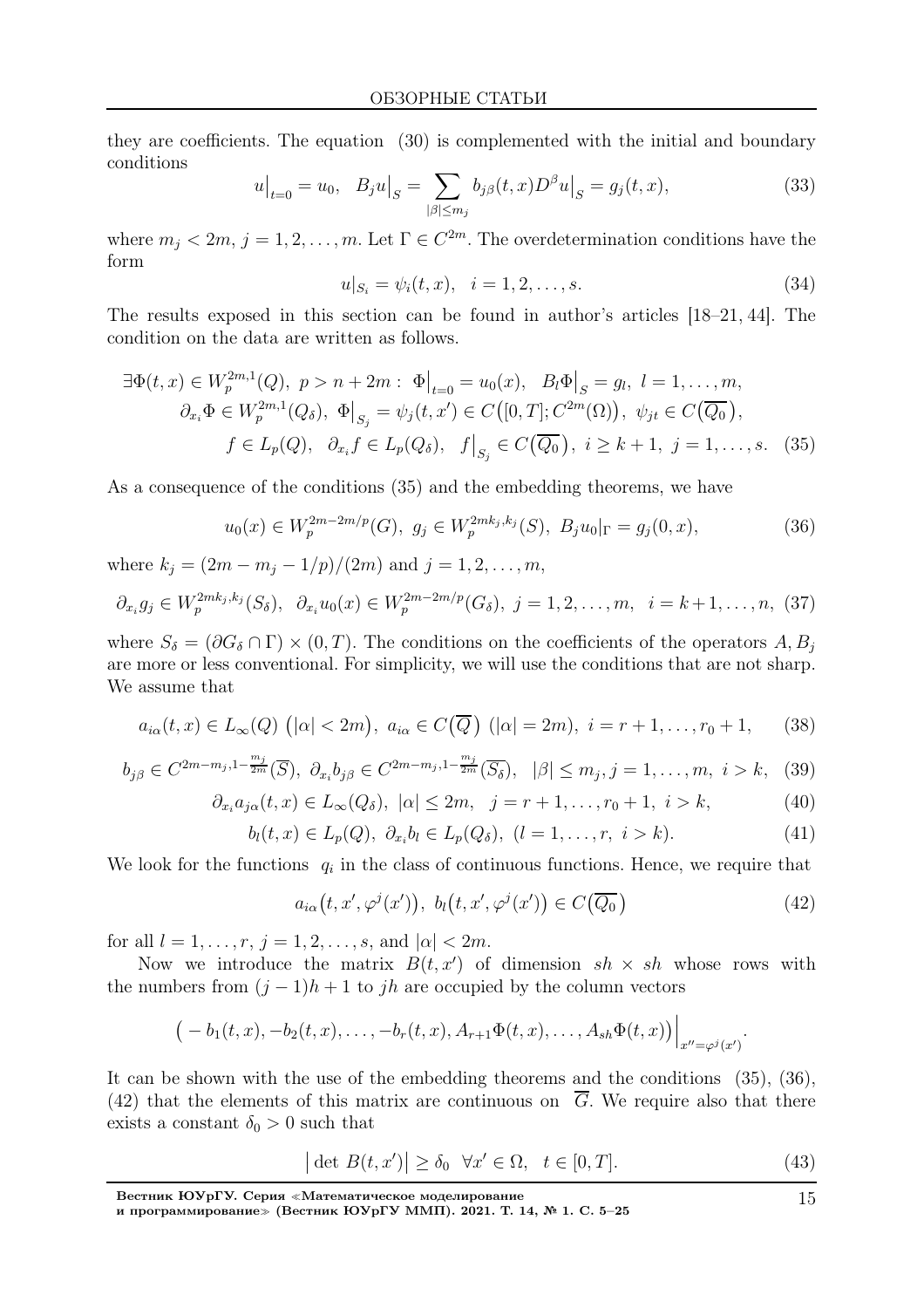Consider the system of equations

$$
B(t, x')\vec{q}^{0} = \vec{g}, \quad \vec{q}^{0} = (q_1^{0}, q_2^{0}, \dots, q_{sh}^{0}), \tag{44}
$$

where  $\vec{q}$  is the column vector whose coordinates with the numbers from  $(j - 1)h + 1$  to jh are the vector

$$
f(t, x', \varphi^{j}(x')) - A_{sh+1}\Phi(t, x', \varphi^{j}(x')) - \Phi_t(t, x', \varphi^{j}(x')). \qquad (45)
$$

Under the condition (43) the system (44) has a unique solution  $\vec{q}^0 = (q_1^0, \ldots, q_{sh}^0)$  $(B(t, x'))^{-1}\vec{g}(t, x')$ . The above conditions for the data ensure that  $\vec{q}^0 \in C(\overline{Q_0})$ . Consider the operator

$$
A_0(t, x, D) = \sum_{i=r+1}^{sh} q_i^0(t, x') A_i(t, x, D_x) + A_{hs+1}(t, x, D_x),
$$

and the problem

$$
u_t + A_0(t, x, D_x)u = g \left( (t, x) \in Q \right), \quad u\big|_{t=0} = u_0(x), \quad B_j u\big|_S = g_j. \tag{46}
$$

Fix  $i \in \{1, 2, \ldots, s\}$  and make the change of the variables  $y' = x'$ ,  $y'' = x'' - \varphi^{i}(x')$ ,  $t = t$  in the domain  $Q_{\delta_1 i}$ , with  $\delta_1 < \delta$ . After this change, the operators A and  $B_j$ are transformed into some operators  $A^{i}(t, y, D_y)$  and  $B^{i}_{j}(t, y, D_y)$ . Denote by  $A^{i}_{y'}$  and  $B^{i}_{jy'}$ the parts of the operators  $A^i$  and  $B^i_j$  not containing the derivatives with respect to the variables  $y_{k+1}, y_{k+2}, \ldots, y_n$  and by  $A_{y''}^i$  and  $B_{jy''}^i$  the remainders. Similar sense has the notations  $A_{x'}$ ,  $B_{jx'}$ ,  $A_{x''}$ ,  $B_{jx''}$ , and  $A_{0x'}$ ,  $A_{0x''}$ . Describe the connections between the derivatives with respect to the new and old variables. We have

$$
\partial_{x_j} = \partial_{y_j} - \sum_{r=k+1}^n \varphi_{ry_j}^i(y')\partial_{y_r}, \quad j \le k, \quad \partial_{x_j} = \partial_{y_j}, \quad j > k,
$$
  

$$
\partial_{y_j} = \partial_{x_j} + \sum_{r=k+1}^n \varphi_{rx_j}^i(x')\partial_{x_r}, \quad j \le k, \quad \partial_{y_j} = \partial_{x_j}, \quad j > k.
$$

Thus, we infer

$$
A_{y'}^{i}(t, y, D_{y'}) = A_{x'}(t, y', y'' + \varphi^{i}(y'), D_{y'}), B_{jy'}^{i}(t, y, D_{y'}) = B_{jx'}(t, y', y'' + \varphi^{i}(y'), D_{y'}).
$$

As is easily seen, the operators  $A_{x'}$  and preserve their form. Consider the auxiliary problems

$$
\psi_t^j + A_{0y'}^j(t, y', 0, D_{y'})\psi^j = 0, \quad (t, y') \in Q_0,\tag{47}
$$

$$
\psi^j(0, y') = 0, \ j = 1, 2, \dots, s,\tag{48}
$$

$$
B_{iy}^{j} \psi^{j} \big|_{S_0} = 0, \quad j = 1, 2, \dots, s, \quad i = 1, 2, \dots, m. \tag{49}
$$

**Theorem 5.** Assume that the condition (A), where  $\partial \Omega \in C^{2m}$  and the conditions  $(35)$ ,  $(38)$  –  $(43)$  are fulfilled and the problem  $(46)$  satisfies the condition  $(PL)$ . If  $B_{iy''}^j(t, y', 0, D_y) = 0$  for all  $i = 1, 2, \ldots, m$  and  $j = 1, 2, \ldots, s$  then there exists a number  $\tau_0 \in (0, T]$  such that there exists a unique solution  $(u, q_1, \ldots, q_{sh})$  to the problem (30), (33), (34) of the class

$$
u \in W_p^{2m,1}(Q^{\tau_0}) : \nabla_{x''} u \in W_p^{2m,1}(Q^{\tau_0}_{\delta_2}) \quad \forall \delta_2 < \delta, \quad q_j \in C(\overline{Q^{\tau_0}_0}), \quad j = 1, 2, \dots, sh.
$$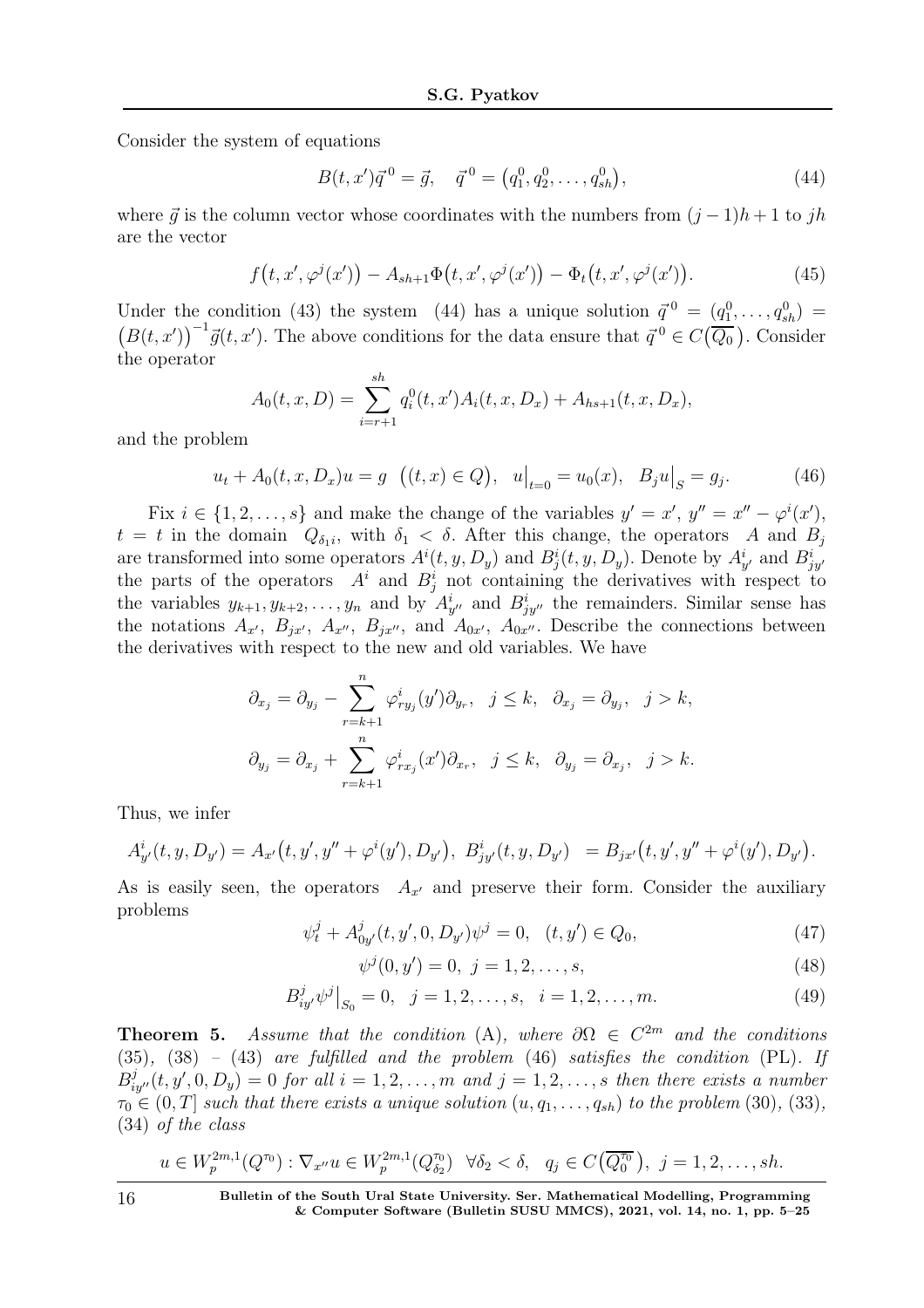Proceed with the linear case. Assume that all coefficients of the operator A are known functions, i.e.,  $r = sh$ ,  $A = \sum$  $|\alpha|\leq 2m$  $a_{\alpha}(t, x)D^{\alpha}u$ , and all unknown functions  $q_i$  enter the right-hand side of (30). All conditions for the data have the same form. In particular, we assume in the next theorem that the problem  $u_t + Au = f$ ,  $u(0, x) = u_0$ ,  $B_j u|_S = g_j$ ,  $j = 1, \ldots, m$  satisfies the confition (PL). In our case the rows of the matrix  $B(t, x')$  of dimension sh × sh with the numbers from  $(j-1)h+1$  to jh are occupied by the column vectors  $(-b_1(t, x', \varphi^j(x')), -b_2(t, x', \varphi^j(x')), \ldots, -b_r(t, x', \varphi^j(x'))$ . The conditions (35), (41) can be rewritten as follows:

$$
\exists \Phi(t, x) \in W_p^{2m,1}(Q) \ (p > n + 2m) : \ \Phi\big|_{t=0} = u_0(x), \ B_l \Phi\big|_S = g_l, \ l = 1, \dots, m,
$$
\n
$$
\partial_{x_i} \Phi \in W_p^{2m,1}(Q_\delta), \ f \in L_p(Q), \ \ \partial_{x_i} f \in L_p(Q_\delta), \ i \geq k + 1, \tag{50}
$$

$$
b_l(t,x) \in L_{\infty}(Q), \ \partial_{x_i} b_l \in L_{\infty}(Q_{\delta}), \ l = 1, \ldots, r, \ i \geq k+1. \tag{51}
$$

Let  $\Psi_0$  be the class of vector-functions  $\vec{\psi} = (\psi^1, \psi^2, \dots, \psi^s) \in W_p^{2m,1}(Q_0)$  whose coordinates meet (47), (48) and there exists a function  $\Phi$  satisfying (50), with  $u_0 = 0, g_j \equiv$  $0 (j = 1, ..., m)$ , such that  $B_{ix'}(t, x', \varphi^{j}(x'), D_{x'})\psi^{j}|_{S_{0}} = B_{ix'}(t, x', \varphi^{j}(x'), D_{x'})\Phi|_{S_{0}}$ , where  $i = 1, 2, \ldots, m, j = 1, \ldots, s$ . We say that the equalities (34) are fulfilled in a generalized sense whenever there exists a vector-function  $\vec{\psi} = (\psi^1, \psi^2, \dots, \psi^s) \in \Psi_0$  such that

$$
u\big|_{S_i} = \psi_i(t, x') + \psi^i(t, x'), \quad (t, x') \in Q_0, \quad i = 1, 2, \dots, s. \tag{52}
$$

The fulfillment of the equality (34) in a generalized sense means that it is fulfilled in the quotient space  $(W_p^{2m,1}(Q_0))^{s}/\Psi_0$ , where  $W_p^{2m,1}(Q_0)$  is a space of vector-functions  $\vec{\psi} \in$  $W_p^{2m,1}(Q_0)$  of length h.

**Theorem 6.** Assume that the condition (A), where  $\partial\Omega \in C^{2m}$ , and the conditions (38) –  $-(40)$ , (43), (50), (51) are fulfilled. Fix  $\delta_1 < \delta$ . Then the following statements are valid.

1. There exists a constant  $c > 0$  such that a solution  $(u, q_1, \ldots, q_r)$  to the problem (30) – (34) from the class

$$
u \in W_p^{2m,1}(Q) : \nabla_{x''} u \in W_p^{2m,1}(Q_{\delta_2}) \quad \forall \delta_2 < \delta, \quad q_j \in L_p(Q_0), \quad j = 1, 2, \dots, sh
$$

meets the estimate

$$
||u||_{W_p^{2m,1}(Q)} + ||\nabla_{x''} u||_{W_p^{2m,1}(Q_{\delta_1})} + \sum_{j=1}^r ||q_j||_{L_p(Q_0)} \le
$$
  
 
$$
\leq c(||\Phi||_{W_p^{2m,1}(Q)} + ||\nabla_{x''}\Phi||_{W_p^{2m,1}(Q_{\delta})} + ||f||_{L_p(Q)} + ||\nabla_{x''} f||_{L_p(Q_{\delta})}). \tag{53}
$$

2. There exists a unique solution  $(u, q_1, \ldots, q_r)$  to the problem (30) – (34), where (34) is understood in the generalized sense, from the class

$$
u \in W_p^{2m,1}(Q), \quad \nabla_{x''} u \in W_p^{2m,1}(Q_{\delta_1}) \quad \forall \delta_1 < \delta, \quad q_j \in L_p(Q_0), \quad j = 1, 2, \ldots, r.
$$

3. Solutions  $(u, q_1, \ldots, q_r)$  to the problem (30) – (34), with  $u_0 \equiv 0$ ,  $f \equiv 0$ ,  $g_i \equiv 0$  and  $\psi = (\psi_1, \psi_2, \dots, \psi_s) \in \Psi_0$ , from the class

$$
u \in W_p^{2m,1}(Q) : \nabla_{x''} u \in W_p^{2m,1}(Q_{\delta_1}) \quad \forall \delta_1 < \delta,
$$

do not exist whenever  $\psi \not\equiv 0$ .

Вестник ЮУрГУ. Серия <sup>≪</sup>Математическое моделирование и программирование» (Вестник ЮУрГУ ММП). 2021. Т. 14, № 1. С. 5-25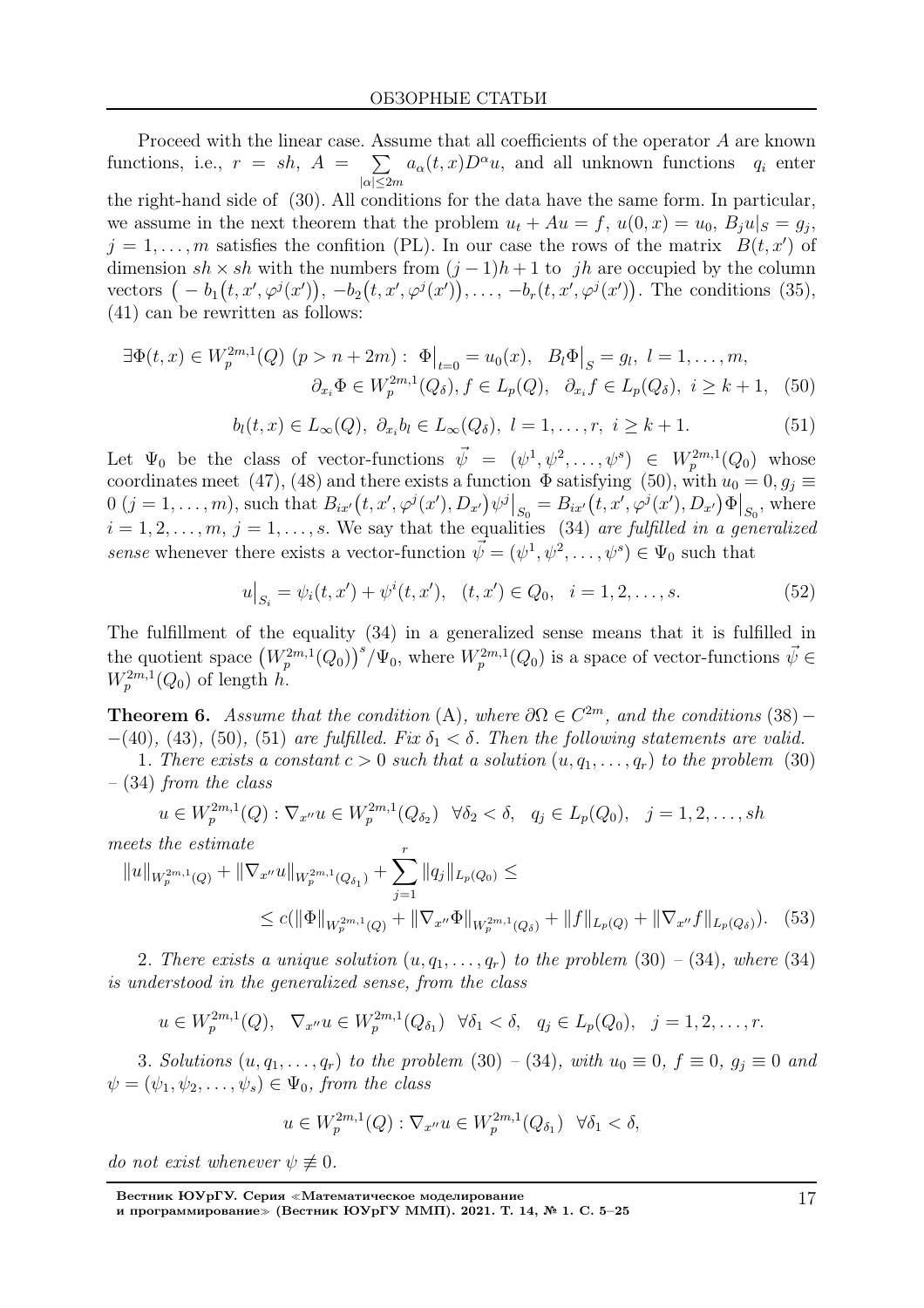4. If  $B_{iy''}^j(t, y', 0, D_y) = 0$  for all  $i = 1, 2, ..., m$  and  $j = 1, 2, ..., s$  then  $\Psi_0 = \{0\}$  and there exists a unique solution  $(u, q_1, \ldots, q_s)$  to the problem (30) – (34), where the equality (34) is understood in the usual sense from the class

 $u \in W_p^{2m,1}(Q) : \nabla_{x''} u \in W_p^{2m,1}(Q_{\delta_1}) \quad \forall \delta_1 < \delta, \quad q_j \in L_p(Q_0), \quad j = 1, 2, \dots, r.$ 

**Remark 1.** We note that the function  $q_i$  are sought in the space  $L_p(Q_0)$  in the previous theorem. However, the results are valid if a solution is sought in the class indicated in Theorem 5. The conditions on the data and the coefficients in this case coincide with those of Theorem 5 (see [19]).

Remark 2. Note that the above theorems are valid in the case of the pointwise overdetermination as well, i.e.,  $k = 0$ . The condition (A) in this case is reduced to the following conditions: the points  ${x_i}_{i=1}^s$  are interior points of G. Moreover, in this case we can replace the conditions (35) with the more natural conditions (36), (37) and the consistency condition  $u_0|_{S_l} = \psi_l(0, x'), l = 1, \ldots, s.$ 

Remark 3. If the condition (43) fails then very often the problem becomes ill-posed in the Hadamard sense. In this case the problem becomes unsolvable if the data have finite smoothness. The corresponding example can be found in [7, Example 3]. The condition of additional smoothness of the data in some neighborhood  $G_{\delta}$  about the set, where the overdetermination data are imposed (see conditions (35), (37), (41), (40), etc.) also cannot be omitted. For example, in the condition (35) we require that  $\nabla_{x''} f \in L_p(Q_\delta)$ ). In the case of the pointwise overdetermination this condition can be written as  $f \in L_p(0,T;W^1_p(G_\delta))$  $(G_{\delta})$  is a neighborhood of the set  $\{x_i\}$  of the overdetermination points). We can replace this condition with the condition  $f \in L_p(0,T;W_p^s(G_\delta))$  with  $s > n/p$  (see [31]). But if  $s \leq n/p$ we can construct ill-posedness examples again. In the general case of  $k > 0$  additional smoothness in the variables  $x''$  can be characterized by the number  $s > (n - k)/p$ .

Next, we present an analog of Theorem 3 in the case of a higher order parabolic system. The results are published in  $[44, 73, 74]$ . We consider the problem  $(30)$ ,  $(33)$ , where the operator A admits the representation (31). We slightly refine some of the statements in these articles. We assume that

$$
\varphi_i \in L_q(G)
$$
,  $\text{supp}\varphi_i \subset G_i \subset G$ ,  $\partial G_i \subset C^1$ ,  $\varphi_i \in W_q^1(G_i)$ ,  $i = 1, ..., r_0$ ,  $\frac{1}{p} + \frac{1}{q} = 1$ , (54)

$$
f \in L_p(Q), \ p > n + 2m, \ b_i(x, t) \in L_\infty(0, T; L_p(G)), \ i = 1, 2, \dots, r,
$$
 (55)

$$
\psi_i(t) \in W_p^1[0, T], \ \psi_i(0) = \int_{G_i} (u_0(x), \varphi_i(x)) dx, \ i = 1, 2, \dots, r_0,
$$
\n(56)

$$
a_{i\alpha} \in C(\overline{Q}), |\alpha| = 2m, a_{i\alpha} \in L_p(Q), |\alpha| < 2m, b_{j\beta} \in C^{2m-m_j, 1-\frac{m_j}{2m}}(\overline{S}),
$$
 (57)

where  $j = 1, ..., m, |\beta| \le m_j$ . Let  $G_0 = \bigcup_{i=1}^r G_i$  and assume that

$$
b_j, f \in C([0, T]; L_p(G_0)) \ (j = 1, 2, \dots, r), \ a_{i\alpha} \in C([0, T], W^1_p(G_0)) \text{ for } |\alpha| = 2m, \tag{58}
$$

$$
a_{i\alpha} \in C([0, T], L_p(G_0)), \quad i = r + 1, r + 2, \dots, r_0 + 1 \quad \text{for } |\alpha| < 2m. \tag{59}
$$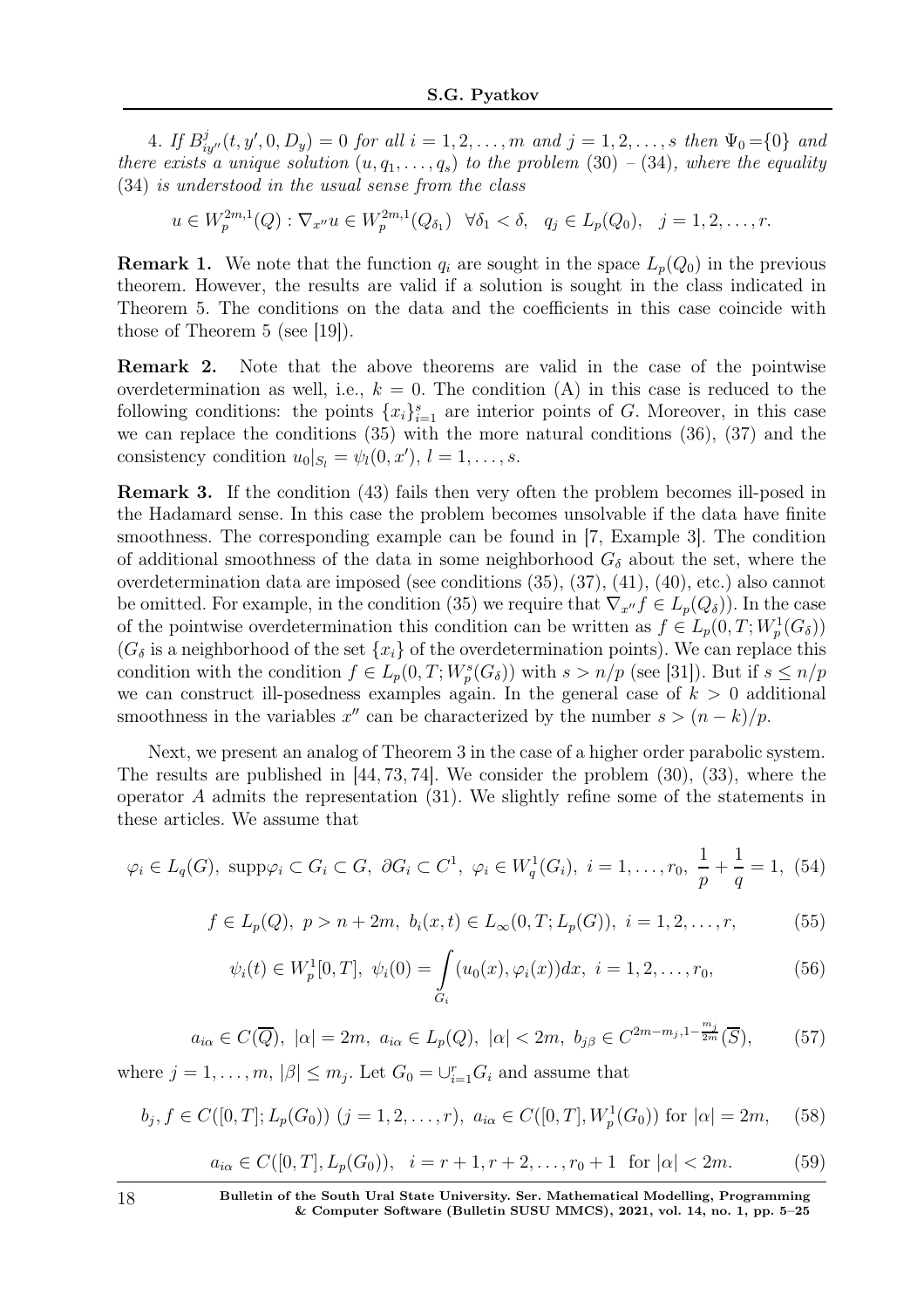Define the matrix B of dimension  $r_0 \times r_0$  with the rows

$$
\int_{G} (b_1(0, x), \varphi_k) dx, ..., \int_{G} (b_r(0, x), \varphi_k) dx,\n- \int_{G} (A_{r+1}(0, x)u_0, \varphi_k) dx, ..., - \int_{G} (A_{r_0}(0, x)u_0, \varphi_k) dx.
$$

We require that

$$
\det B \neq 0. \tag{60}
$$

Determine the constants  $q_i^0$ ,  $i = 1, 2, \ldots, r_0$  as solutions to the system

$$
\psi_{jt}(0) + \sum_{i=r+1}^{r_0} q_i^0 \int_G (A_i u_0, \varphi_j) dx + \int_G (A_{r_0+1} u_0, \varphi_j) dx =
$$
\n
$$
= \sum_{i=1}^r q_i^0 \int_G (b_i(0, x), \varphi_j) dx + \int_G (f, \varphi_j) dx,
$$
\n(61)

where  $j = 1, 2, ..., r_0$ , and construct the operator  $A_0 = \sum^{r_0}$  $i=r+1$  $q_i^0 A_i + A_{r+1}$ . Our overdetermination conditions take the form

$$
\int_{G} (u, \varphi_i(x)) dx = \psi_i(t), \quad i = 1, 2, \dots, r_0.
$$
\n(62)

**Theorem 7.** Assume that the conditions  $(36)$ ,  $(54) - (60)$  hold and the problem  $(46)$ satisfies the condition (PL) with the above-defined operator  $A_0$ . Then there exists a number  $\tau_0 \leq T$  such that on the segment  $[0, \tau_0]$  there exists a unique solution  $(u, q_1, ..., q_{r_0})$  to the problem  $(30), (33), (62)$  such that

$$
u \in W_p^{2m,1}(Q^{\tau_0}), \ q_i(t) \in C([0,\tau_0]), \ i = 1,2,...,r_0.
$$

In the linear case, we can weaken our conditions on the coefficients. In this case all coefficients of the operator  $A = A_0 = \sum$  $|\alpha|\leq 2m$  $a_{\alpha}D^{\alpha}$  are known functions and the unknowns  $q_i$  enter the right-hand side of  $(30)$ . We require that

$$
\varphi_j \in L_q(G), \text{ supp } \varphi_j \subset G_j \subset G, \ 1/p + 1/q = 1, \varphi_j \in W_q^{\varepsilon_0}(G_j), \ \varepsilon_0 > 0, \\
a_\alpha \in C(\overline{Q}), \ a_\alpha \in L_\infty(0, T, C^{\varepsilon_0}(\overline{G_j})), \ |\alpha| = 2m, \ j = 1, \dots, r,
$$
\n
$$
a_\alpha \in L_p(Q) \ (|\alpha| < 2m), \ b_{j\beta} \in C^{2m - m_j, 1 - \frac{m_j}{2m}}(\overline{S}), \ |\beta| \le m_j, \ j = 1, \dots, m.
$$
\n
$$
(63)
$$

The matrix B of dimension  $r \times r$  has the rows

$$
\int_{G} (b_1(0, x), \varphi_k) dx, ..., \int_{G} (b_r(0, x), \varphi_k) dx, \ k = 1, ..., r.
$$

The claim of the previous theorem can be reformulated as follows.

Вестник ЮУрГУ. Серия <sup>≪</sup>Математическое моделирование и программирование<sup>≫</sup> (Вестник ЮУрГУ ММП). 2021. Т. 14, № 1. С. 5–25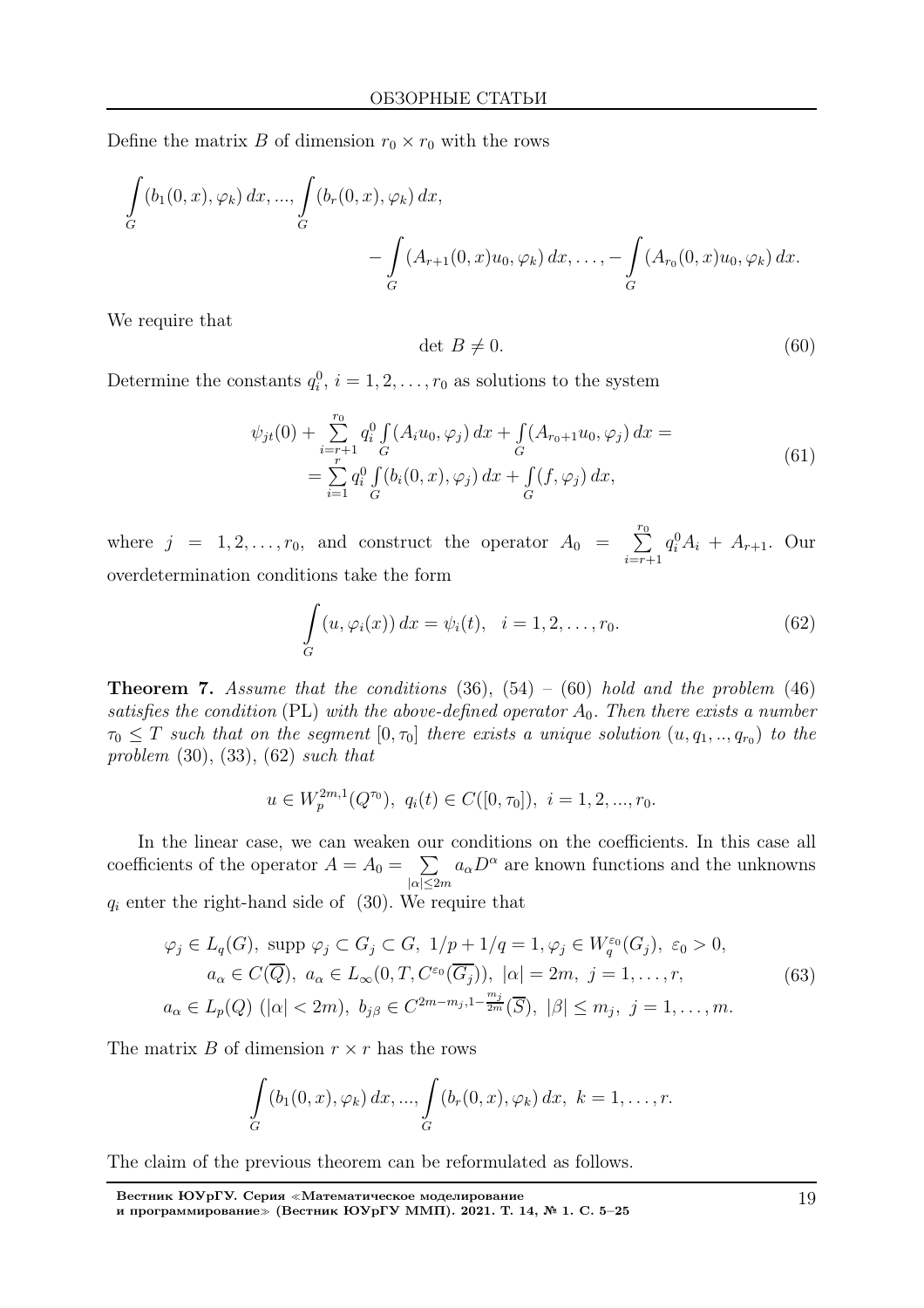**Theorem 8.** Assume that the conditions  $(36)$ ,  $(55)$ ,  $(56)$ ,  $(60)$ ,  $(63)$  hold and the problem (46) satisfies the condition (PL) with the above-defined operator  $A_0$ . Then there exists a unique solution  $(u, q_1, \ldots, q_{r_0})$  to the problem  $(30), (33), (62)$  such that

$$
u \in W_p^{2m,1}(Q), \ q_i(t) \in L_p(0,T), \ i = 1, 2, ..., r.
$$

A solution satisfies the estimate

$$
||u||_{W_p^{2m,1}(Q)} + \sum_{i=1}^r ||q_i(t)||_{C([0,T])} \le
$$
  

$$
\leq c \left( ||f||_{L_p} + \sum_{j=1}^m ||g_j||_{W_p^{2mk_j,k_j}(S)} + ||u_0||_{W_p^{2m-2m/p}(G)} + \sum_{j=1}^s ||\psi_i||_{W_p^1(0,T)} \right)
$$

.

Remark 4. The results of the above Theorems 1–8 remain valid in the case of unbounded domains G for which the solvability theorems of the direct problems are valid (the conditions on the coefficients slightly differ from the above-presented, see those in [83, Theorem 9.1, the Theorem 5.7 for  $G = \mathbb{R}^n$ , Theorem 7.11 for  $G = \mathbb{R}^n_+$  in [82]. Note also that the results in  $[5-7]$  employ more general condition rather than the condition  $(A)$ .

Remark 5. First, we note that the conditions on the lower order coefficients in Theorems 4, 5 can be weakened. It suffices to require that  $a_{i\alpha} \in L_p(Q)$  or  $a_{\alpha} \in L_p(Q)$  rather than  $a_{i\alpha} \in L_{\infty}(Q)$  or  $a_{\alpha} \in L_{\infty}(Q)$ . Second, we can note that stability estimates for solutions similar to those in Theorems 1, 2 are also valid in all remaining theorems.

Acknowledgment. The author was supported by the Russian foundation for basic research (Grant 18-01-00620a).

# References

- 1. Bejan A. Convection Heat Transfer. New York, Jon Wiley and Sons, 2004.
- 2. Joseph D.D. Stability of Fluid Motions. Berlin, Heidelberg, New York, Springer, 1976. DOI: 10.1007/978-3-642-80994-1
- 3. Polezhaev V.I., Bune A.V., Verozub N.A. Matematicheskoe modelirovanie konvektivnogo teplomassoperenosa na osnove sistemy Nav'e–Stoksa [Mathematical Modeling of Convective Heat and Mass Transfer on the Base of Navier–Stokes System]. Moscow, Nauka, 1987. (in Russian)
- 4. Lykov A.V., Mikhailov Yu.A. Teoriya teplomassoobmena [The Theory of Heat and Mass Transfer]. Leningrad, Gosenergoizdat, 1963. (in Russian)
- 5. Korotkova E.M., Pyatkov S.G. Inverse Problems of Recovering the Source Function for Heat and Mass Transfer Systems. Mathematical Notes of NEFU , 2015, vol. 22, no. 1, pp. 44–61. (in Russian)
- 6. Korotkova E.M., Pyatkov S.G. On Some Inverse Problems for a Linearized System of Heat and Mass Transfer. Siberian Advances in Mathematics, 2015, vol. 25, no. 2, pp. 110–123. DOI: 10.3103/S1055134415020029
- 7. Pyatkov S.G., Samkov M.L. Solvability of Some Inverse Problems for the Nonstationary Heat-And-Mass-Transfer System. Journal of Mathematical Analysis and Applications, 2017, vol. 446, no. 2, pp. 1449–1465.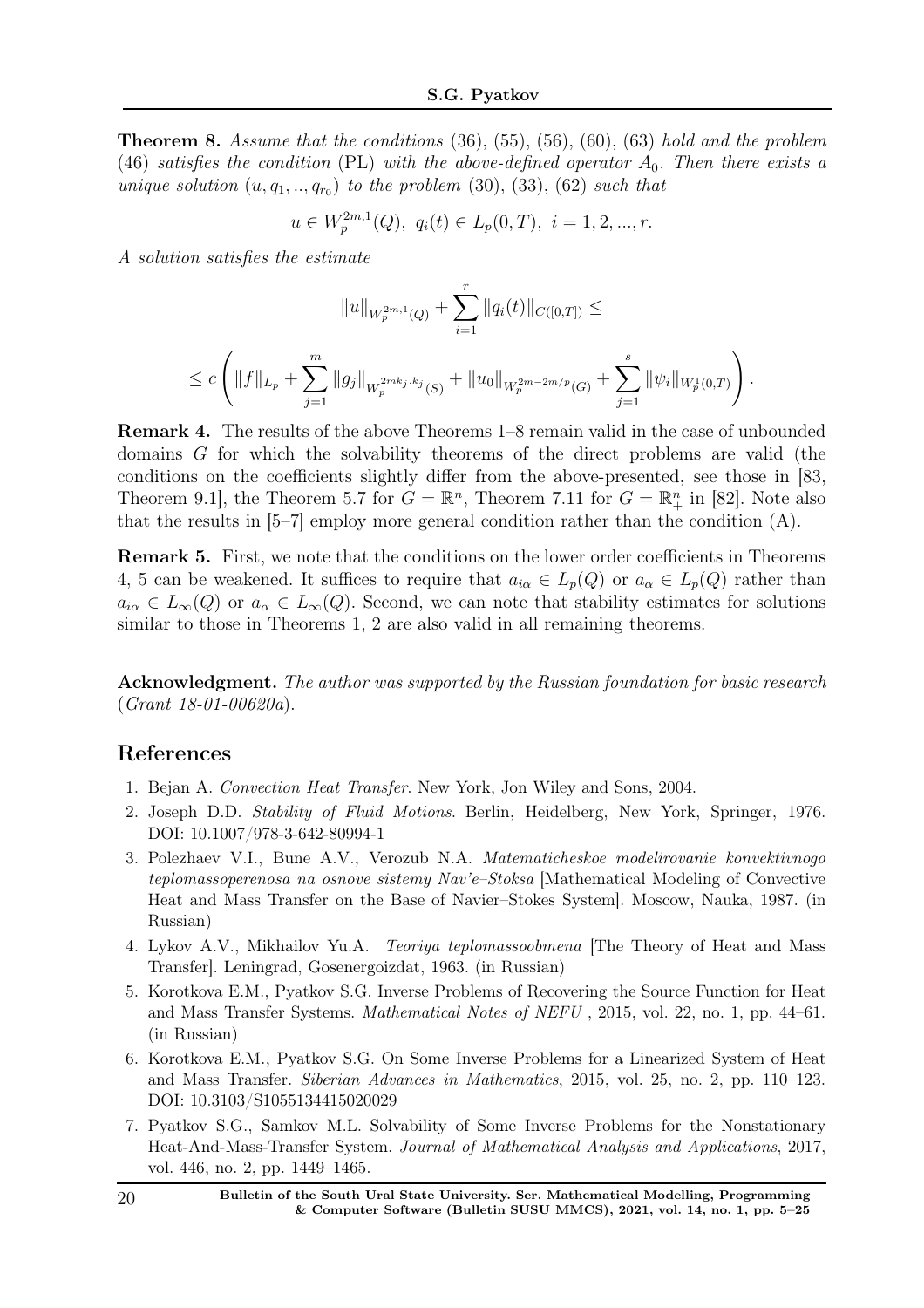- 8. Alekseev G.V. Optimizacija v stacionarnom Problemy teplomassoobmena i Magnitogidrodinamika [Optimization in Stationary Problems of Heat-And-Mass Transfer and Magnetohydrodynamics]. Moscow, Nauchnui Mir, 2010. (in Russian)
- 9. Levandowsky M., Childress W.S., Hunter S.H., Spiegel E.A. A Mathematical Model of Pattern Formation By Swimming Microorganisms. The Journal of Protozoology, 1975, vol. 22, no. 2, pp. 296–306.
- 10. Capatina A., Stavre R. A Control Problem in Bioconvective Flow. Kyoto Journal of Mathematics, 1998, vol. 37, pp. 585–595. DOI: 10.1215/kjm/1250518205
- 11. Babeshko O.M., Evdokimova O.V., Evdokimov S.M. On Taking into Account the Types of Sources and Settling Zones of Pollutants. Doklady Mathematics, 2000, vol. 61, no. 2, pp. 283–285.
- 12. Prilepko A.I., Orlovsky D.G., Vasin I.A. Methods for Solving Inverse Problems in Mathematical Physics. New York, Marcel Dekker, 1999.
- 13. Marchuk G.I. Mathematical Models in Environmental Problems. Amsterdam, Elsevier Science, 1986.
- 14. Ozisik M.N., Orlande H.R. Inverse Heat Transfer. New York, Taylor and Francis, 2000.
- 15. Belov Ya.Ya. Inverse problems for Parabolic Equations. Utrecht, VSP, 2002. DOI: 10.1515/9783110944631
- 16. Frolenkov I.V., Kriger E.N. An Identification Problem of the Source Function of the Special Form in Two-Dimensional Parabolic Equation. Journal of Siberian Federal University. Mathematics and Physics, 2010, vol. 3, no. 4, pp. 556–564.
- 17. Frolenkov I.V., Kriger E.N. Existence of a Solution to the Problem of Recovering a Coefficient for the Source Function. Siberian Journal of Pure and Applied Mathematics, 2013, vol. 13, no. 1, pp. 120–134.
- 18. Pyatkov, S.G. On Some Classes of Inverse Problems with Overdetermination Data on Spatial Manifolds. Siberian Mathematical Journal, 2016, vol. 57, no. 5, pp. 870–880. DOI: 10.1134/S0037446616050177
- 19. Pyatkov S.G., Samkov M.L. On Some Classes of Coefficient Inverse Problems for Parabolic Systems of Equations. Siberian Advances in Mathematics, 2012, vol. 22, no. 4, pp. 287–302. DOI: 10.3103/S1055134412040050
- 20. Pyatkov S.G., Tsybikov B.N. On Some Classes of Inverse Problems for Parabolic and Elliptic Equations. Journal of Evolution Equations, 2011, vol. 11, no. 1, pp. 155–186. DOI: 10.1007/s00028-010-0087-6
- 21. Pyatkov S.G. On Some Classes of Inverse Problems for Parabolic Equations. Journal of Inverse and Ill-posed Problems, 2011, vol. 18, no. 8, pp. 917–934.
- 22. Vabishchevich P.N., Vasil'ev V.I., Vasil'eva M.V., Nikiforov D.Ya. Numerical Solution of an Inverse Filtration Problem. Lobachevskii Journal of Mathematics, 2016, vol. 37, no. 6, pp. 777–786.
- 23. Prilepko A.I., Solov'ev V.V. Solvability Theorems and Rothe's Method for Inverse Problems for a Parabolic Equation. I. Differential Equations, 1987, vol. 23, no. 10, pp. 1230–1237.
- 24. Ivanchov M. Inverse Problems for Equation of Parabolic Type. Lviv, WNTL, 2003.
- 25. Prilepko A.I., Solov'ev V.V. Solvability of the Inverse Boundary-Value Problem of Finding a Coefficient of a Lower-Order Derivative in a Parabolic Equation. Differential Equations, 1987, vol. 23, no. 1, pp. 101–107.
- 26. Kuliev, M.A. Multi-Dimensional Inverse Problem for a Parabolic Equation in a Bounded Domain. Nonlinear Boundary Value Problem, 2004, vol. 14, pp. 138–145.

Вестник ЮУрГУ. Серия <sup>≪</sup>Математическое моделирование и программирование» (Вестник ЮУрГУ ММП). 2021. Т. 14, № 1. С. 5–25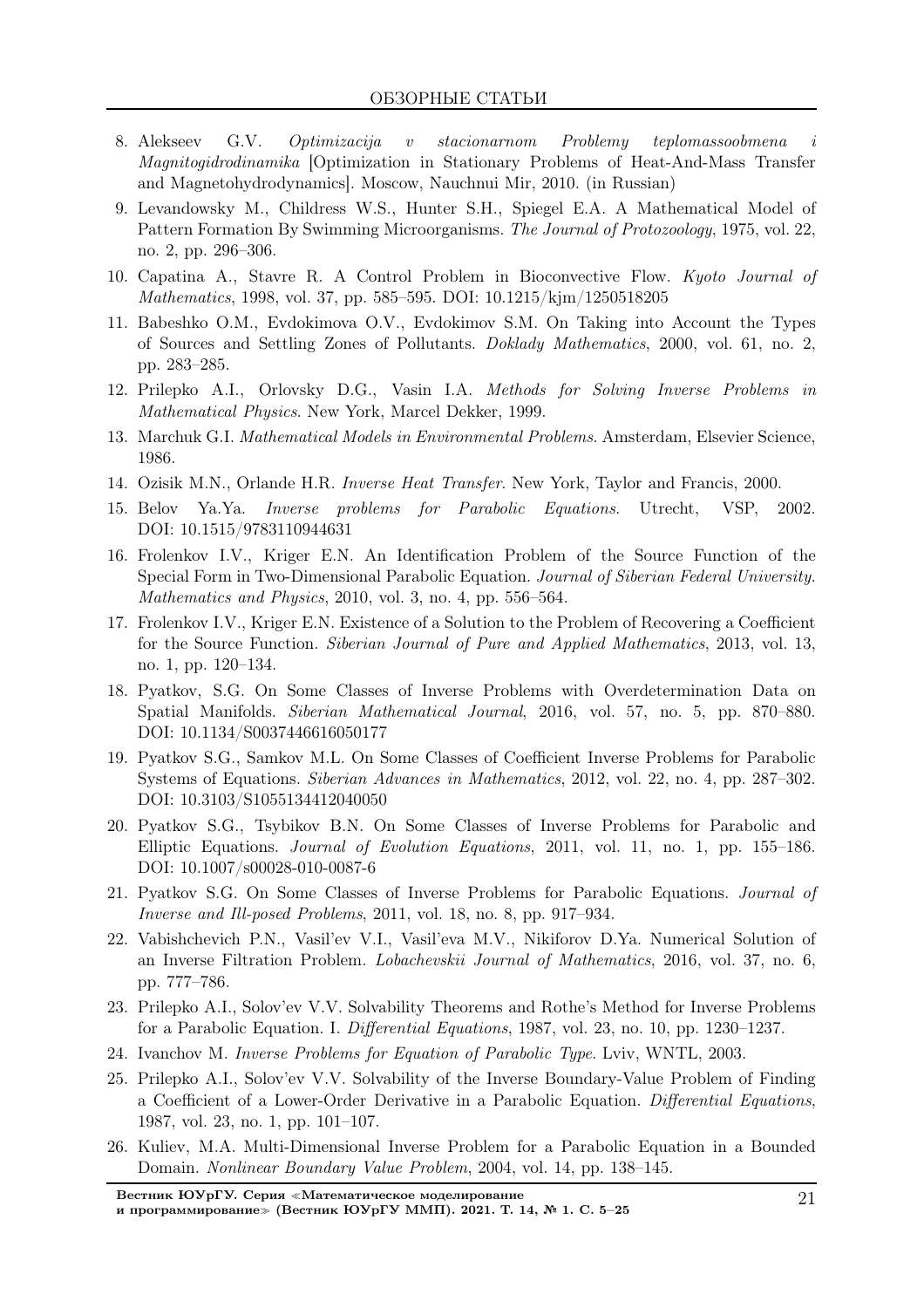- 27. Yang Fan, DunGang Li. Identifying the Heat Source for the Heat Equation with Convection Term. International Journal of Mathematical Analysis, 2009, vol. 3, no. 27, pp. 1317–1323.
- 28. Belov Yu.Ya., Korshun K.V. An Identification Problem of Source Function in the Burgers-Type Equation. Journal of Siberian Federal University, Mathematics and Physics, 2012, vol. 5, no. 4, pp. 497–506.
- 29. Solov'ev V.V. Global Existence of a Solution to the Inverse Problem of Determining the Source Term in a Quasilinear Equation of Parabolic Type. Differential Equations, 1996, vol. 32, no. 4, pp. 538–547.
- 30. Pyatkov S.G., Rotko V.V. Inverse Problems with Pointwise Overdetermination for Some Quasilinear Parabolic Systems. Siberian Advances in Mathematics, 2020, vol. 30, no. 2, pp. 124–142.
- 31. Pyatkov S.G., Rotko V.V. On Some Parabolic Inverse Problems with the Pointwise Overdetermination. AIP Conference Proceedings, 2017, vol. 1907, article ID: 020008.
- 32. Pyatkov S.G., Rotko V.V. On Recovering the Source Function in Quasilinear Parabolic Problems With The Pointwise Overdetermination. Bulletin of the South Ural State University. Series: Mathematics. Mechanics. Physics, 2017, vol. 9, no. 4, pp. 19–26. (in Russian)
- 33. Rotko V.V. Inverse Problems for Mathematical Models of Convection-Diffusion with the Pointwise Overdetermination. Bulletin of the Yugra State University, 2018, no. 3 (50), pp. 57–66.
- 34. Pyatkov S.G. On Some Inverse Problems for First Order Operator-Differential Equations. Siberian Mathematical Journal, 2019, vol. 60, no. 1, pp. 140–147. DOI: 10.1134/S0037446619010154
- 35. Guidetti D. Asymptotic Expansion of Solutions to an Inverse Problem of Parabolic Type. Advances in Difference Equations, 2008, vol. 13, no. 5–6, pp. 399–426.
- 36. Vabishchevich P.N., Vasil'ev V.I. Computational Determination of the Lowest Order Coefficient in a Parabolic Equation. Doklady Mathematics, 2014, vol. 89, no. 2, pp. 179– 181. DOI: 10.1134/S1064562414020161
- 37. Dehghan M. Numerical Computation of a Control Function in a Partial Differential Equation. Applied Mathematics and Computation, 2004, vol. 147, pp. 397–408. DOI: 10.1016/S0096- 3003(02)00733-6
- 38. Mamonov A.V., Yen-Hsi Richard Tsai. Point Source Identification in Nonlinear Advection-Diffusion-Reaction Systems. Inverse Problems, 2013, vol. 29, no. 3, article ID: 035009, 26 p. DOI: 10.1088/0266-5611/29/3/035009
- 39. Samarskii A.A., Vabishchevich P.N. Numerical Methods for Solving Inverse Problems of Mathematical Physics. Berlin; Boston, De Gruyter, 2007.
- 40. Kabanikhin S.I. Inverse and Ill-Posed Problems. Berlin, Boston, De Gruyter, 2012. DOI: 10.1515/9783110224016
- 41. Alifanov O.M. Inverse Heat Transfer Problems. Berlin, Heidelberg, Springer, 1994. (in Russian) DOI: 10.1007/978-3-642-76436-3
- 42. Alifanov O.M., Artyukhov E.A., Nenarokomov A.V. Obratnye zadachi slozhnogo teploobmena [Inverse Problems of Complex Heat Exchange]. Moscow, Yanus-K, 2009.
- 43. Pyatkov S.G., Safonov E.I. On Some Classes of Inverse Problems of Recovering a Source Function. Siberian Advances in Mathematics, 2017, vol. 27, no. 2, pp. 119–132. DOI: 10.3103/S1055134417020031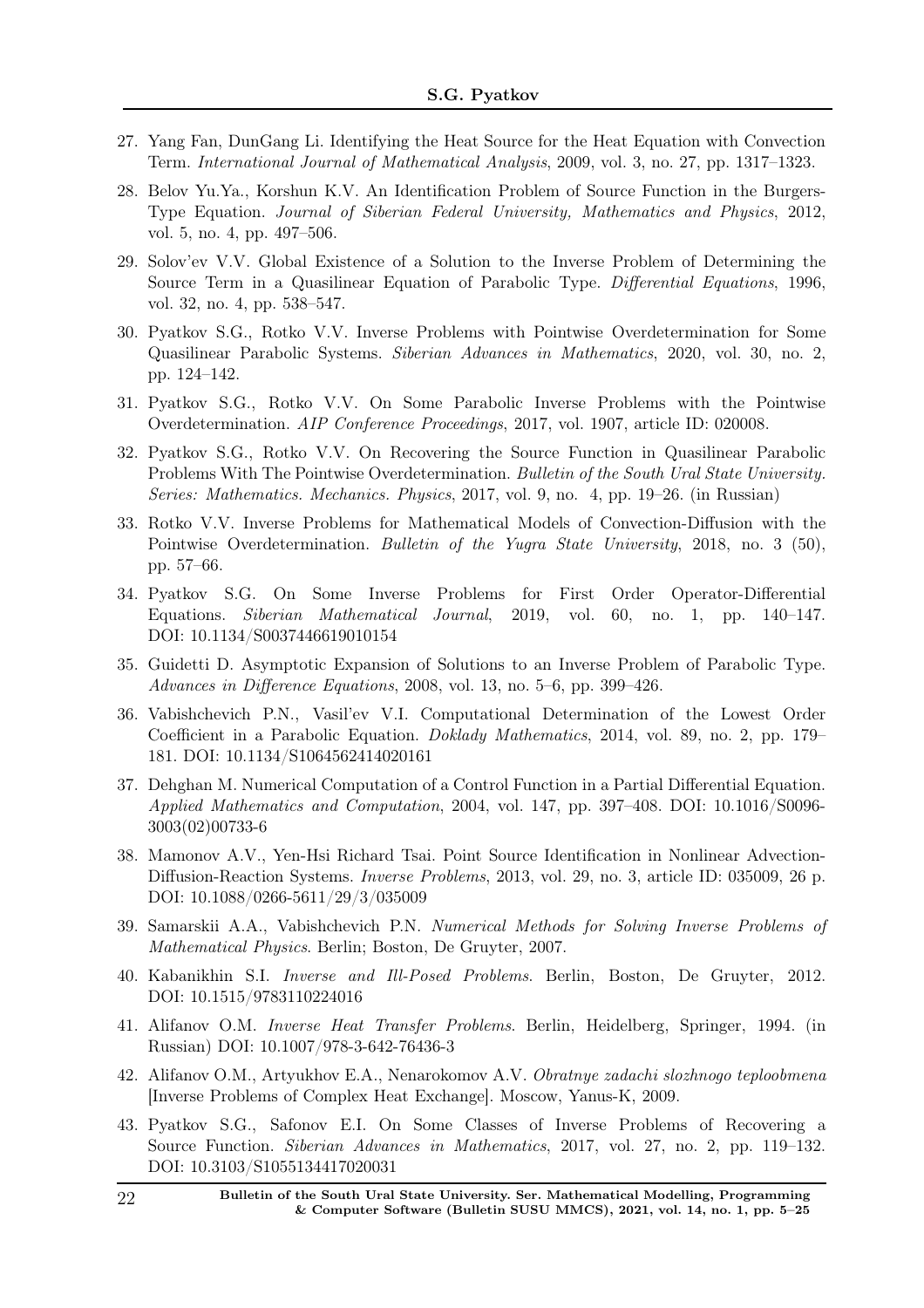- 44. Pyatkov S.G., Uvarova M.V. On Determining the Source Function in Heat and Mass Transfer Problems under Integral Overdetermination Conditions. Journal of Applied and Industrial Mathematics, 2016, vol. 10, no. 4, pp. 93–100. DOI: 10.17104/1863-8937-2016-2-93
- 45. Panasenko E.A., Starchenko A.V. Numerical Solution of Some Inverse Problems with Different Types of Atmospheric Pollution. Bulletin of the Tomsk State University. Mathematics and Mechanics, 2008, vol. 2, no. 3, pp. 47–55.
- 46. Penenko V.V. Variational Methods of Data Assimilation and Inverse Problems for Studying the Atmosphere, Ocean, and Environment. Numerical Analysis and Applications, 2009, vol. 2, pp. 341–351.
- 47. Murray-Bruce J., Dragotti P.L. Estimating Localized Sources of Diffusion Fields Using Spatiotemporal Sensor Measurements. Transactions on Signal Processing, 2015, vol. 63, no. 12, pp. 3018–3031.
- 48. Badia A.El., Hamdi A. Inverse Source Problem in an Advection-Dispersion- Reaction System: Application to Water Pollution. Inverse Problems, 2007, vol. 23, pp. 2103–2120. DOI: 10.1088/0266-5611/23/5/017
- 49. Badia A.El., Tuong Ha-Duong, Hamdi A. Identification of a Point Source in a Linear Advection-Dispersion-Reaction Equation: Application to a Pollution Source Problem. Inverse Problems, 2005, vol. 21, no. 3, pp. 1121–1136.
- 50. Badia A.El., Tuong Ha-Duong. Inverse Source Problem for the Heat Equation. Application to a Pollution Detection Problem. Journal of Inverse and Ill-posed Problems, 2002, vol. 10, no. 6, pp. 585–599.
- 51. Badia A.El., Tuong Ha-Duong. An Inverse Source Problem in Potential Analysis. Inverse *Problems*, 2000, vol. 16, pp. 651–663. DOI: 10.1088/0266-5611/16/3/308
- 52. Leevan Ling, Tomoya Takeuchi. Point Sources Identification Problems for Heat Equations. Communications in Computational Physics, 2009, vol. 5, no. 5, pp. 897–913.
- 53. Pyatkov S.G., Safonov E.I. Point Sources Recovering Problems for the One-Dimensional Heat Equation. Journal of Advanced Research in Dynamical and Control Systems, 2019, vol. 11, no. 1, pp. 496–510.
- 54. Triebel H. Interpolation Theory, Function Spaces, Differential Operators. Leipzig, Barth, 1995.
- 55. Amann H. Compact Embeddings of Vector-Valued Sobolev and Besov Spaces. Glasnik matematicki, 2000, vol. 35(55), pp. 16–177. DOI: 10.1016/S0026-0657(01)80042-4
- 56. Prilepko A.I., Ivankov A.L., Solov'ev V.V. Inverse Problems for Transport Equations and Parabolic Equations. Uniqueness, Stability, and Methods of Solving Ill-Posed Problems of Mathematical Physics. Novosibirsk, Computer Center of SB RAS, 1984, pp. 37–142.
- 57. Cannon J.R. A Class of non-Linear non-Classical Parabolic Equations. Journal of Differential Equations, 1989, vol. 79, pp. 266–288. DOI: 10.1016/0022-0396(89)90103-4
- 58. Cannon J.R. An Inverse Problem of Finding a Parameter in a Semi-Linear Heat Equation. Journal of Mathematical Analysis and Applications, 1990, vol. 145, pp. 470–484. DOI: 10.1016/0022-247X(90)90414-B
- 59. Iskenderov A.D., Akhundov A.Ya. Inverse Problem for a Linear System of Parabolic Equations. Doklady Mathematics, 2009, vol. 79, no. 1, pp. 73–75. DOI: 10.1134/S1064562409010219
- 60. Ismailov M.I., Kanca F. Inverse Problem of Finding the Time-Dependent Coefficient of Heat Equation from Integral Overdetermination Condition Data. Inverse Problems In Science and Engineering, 2012, vol. 20, no. 24, pp. 463–476. DOI: 10.1007/s10612-012-9161-4

Вестник ЮУрГУ. Серия <sup>≪</sup>Математическое моделирование и программирование» (Вестник ЮУрГУ ММП). 2021. Т. 14, № 1. С. 5–25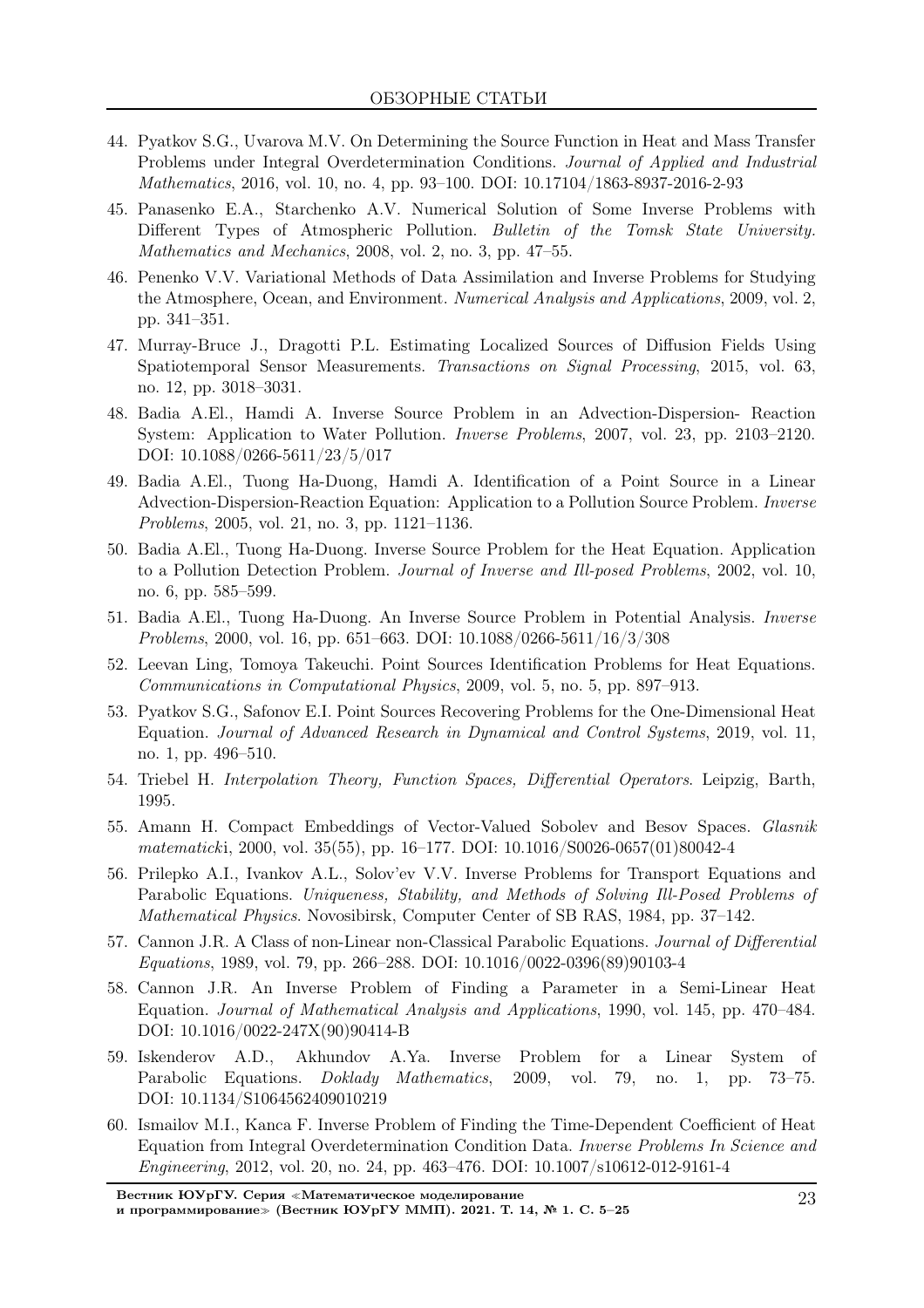- 61. Ismailov M., Erkovan S. Inverse Problem of Finding the Coefficient of the Lowest Term in Two-Dimensional Heat Equation with Ionkin-Type Boundary Condition. Computational Mathematics and Mathematical Physics, 2012, vol. 59, no. 5, pp. 791–808.
- 62. Ivanchov M.I. Inverse Problem of Simulataneous Determination of Two Coefficients in a Parabolic Equation. Ukrainian Mathematical Journal, 2000, vol. 52, no. 3, pp. 379–387. DOI: 10.1007/BF02513132
- 63. Li Jing, Xu Youjun. An Inverse Coefficient Problem with Nonlinear Parabolic Equation. Journal of Applied Mathematics and Computing, 2010, vol. 34, pp. 195–206. DOI: 10.1007/s12190-009-0316-8
- 64. Kamynin V.L., Franchini E. An Inverse Problem for a Higher-Order Parabolic Equation. Mathematical Notes, 1998, vol. 64, no. 5, pp. 590–599. DOI: 10.1007/BF02316283
- 65. Kamynin V.L. The Inverse Problem of Determining the Lower-Order Coefficient in Parabolic Equations with Integral Observation. Mathematical Notes, 2013, vol. 94, no. 2, pp. 205–213. DOI: 10.1134/S0001434613070201
- 66. Kerimov N.B., Ismailov M.I. An Inverse Coefficient Problem for the Heat Equation in the Case of Nonlocal Boundary Conditions. Journal of Mathematical Analysis and Applications, 2012, no. 396, pp. 546–554.
- 67. Kozhanov A.I. Parabolic Equations with an Unknown Coefficient Depending on Time. Computational Mathematics and Mathematical Physics, 2005, vol. 45, no. 12, pp. 2085–2101.
- 68. Hussein M.S., Lesnic D. Simultaneous Determination of Time-Dependent Coefficients and Heat Source. International. Journal for Computational Methods in Engineering Science and Mechanics, 2016, vol. 17 (5–6), pp. 401–411. DOI: 10.1080/15502287.2016.1231241
- 69. Vasin I.A., Kamynin V.L. On the Asymptotic Behavior of Solutions to Inverse Problems for Parabolic Equations. Siberian Mathematical Journal, 1997, vol. 38, no. 4, pp. 647–662. DOI: 10.1007/BF02674572
- 70. Hazanee A., Lesnic D., Ismailov M.I., Kerimov N.B. Inverse Time-Dependent Source Problems for the Heat Equation with Nonlocal Boundary Conditions. Applied Mathematics and Computation, 2019, vol. 346, pp. 800–815. DOI: 10.1016/j.amc.2018.10.059
- 71. Prilepko A.I., Orlovskij D.G. Determination of a Parameter in an Evolution Equation and Inverse Problems of Mathematical Physics. II. Differential Equations, 1985, vol. 21, no. 4, pp. 472–477.
- 72. Ewing R.E., Tao Lin. A Class of Parameter Estimation Techniques for Fluid Flow in Porous Media. Advances in Water Resources, 1991, vol. 14, no. 2, pp. 89–97. DOI: 10.1016/0309- 1708(91)90055-S
- 73. Pyatkov S.G., Safonov E.I. On Some Classes of Linear Inverse Problems for Parabolic Systems of Equations. Bulletin of Belgorod State University, 2014, vol. 35, no. 7 (183), pp. 61–75.
- 74. Pyatkov S.G., Safonov E.I. On Some Classes of Linear Inverse Problems for Parabolic Systems of Equations. Journal of Siberian Federal University. Mathematics and Physics, 2014, vol. 11, pp. 777–799.
- 75. Isakov V. Inverse Problems for Partial Differential Equations. Applied Mathematical Sciences. Berlin, Springer, 2006.
- 76. Kozhanov A.I. Composite Type Equations and Inverse Problems. Utrecht, VSP, 1999. DOI: 10.1515/9783110943276
- 77. Favini A., Fragnelli G., Mininni R.M. New Prospects in Direct, Inverse and Control Problems for Evolution Equations. Cham, Heidelberg, New York, Dordrecht, London, Springer, 2014.